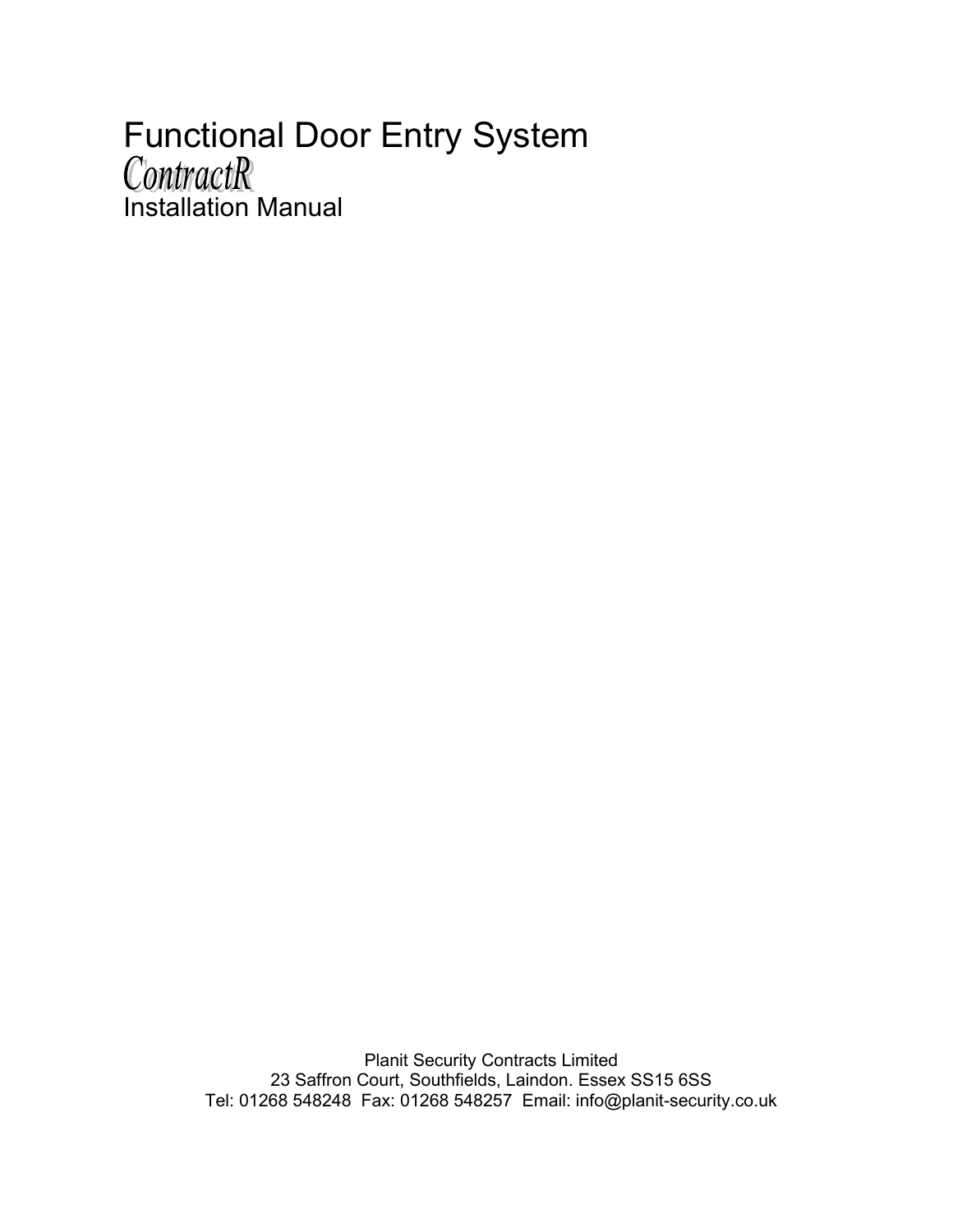## **Copyright All rights reserved**

Planit Security Contracts Limited makes no warranty, either expressed or implied, including but not limited to, any implied warranties of merchantability or fitness for a particular purpose.

In no event shall Planit Security Contracts Limited be liable to anyone for special, collateral, incidental or consequential damages in connection with or arising from purchase or use of these materials.

Planit Security Contracts Limited maintain a policy of active product improvement and development and reserve the right to revise the products on a continuous basis. This documentation describes the state of the product at the time of publication and may not reflect the product at all times in the future.

The contents of this document may not be reproduced either in part or as a whole for re-transmittal in any form either by physical or electronic means without prior approval of Consilium Security Systems.

## **CE Declaration of Conformity**

We, Planit Security Contracts Limited, declare that the apparatus referred to within this handbook conforms with the protection requirements of Council Directive 89/336/EEC on the approximation of the laws of the Member States relating to electromagnetic compatibility when installed in strict accordance with the instructions contained herein.

#### **Technical Support**

For all technical enquiries relating to the installation of the ContractR system and accessories,

| please phone us on:                                             | 01268-548248                   |
|-----------------------------------------------------------------|--------------------------------|
| Or fax your enguiry to us on:                                   | 01268-548257                   |
| المتمر منزله فالرساديين متحدد والمممتان بامريك وسيملأ فالمستحدث | ta fa Antantín a caomhar a cui |

Alternatively Email your enquiry to us on: **info@planit-security.co.uk**

Please note: Enquiries can only be dealt with during normal working hours.

#### **You may write to us at:**

Planit Security Contracts Limited 23 Saffron Court **Southfields** Laindon Essex SS15 6SS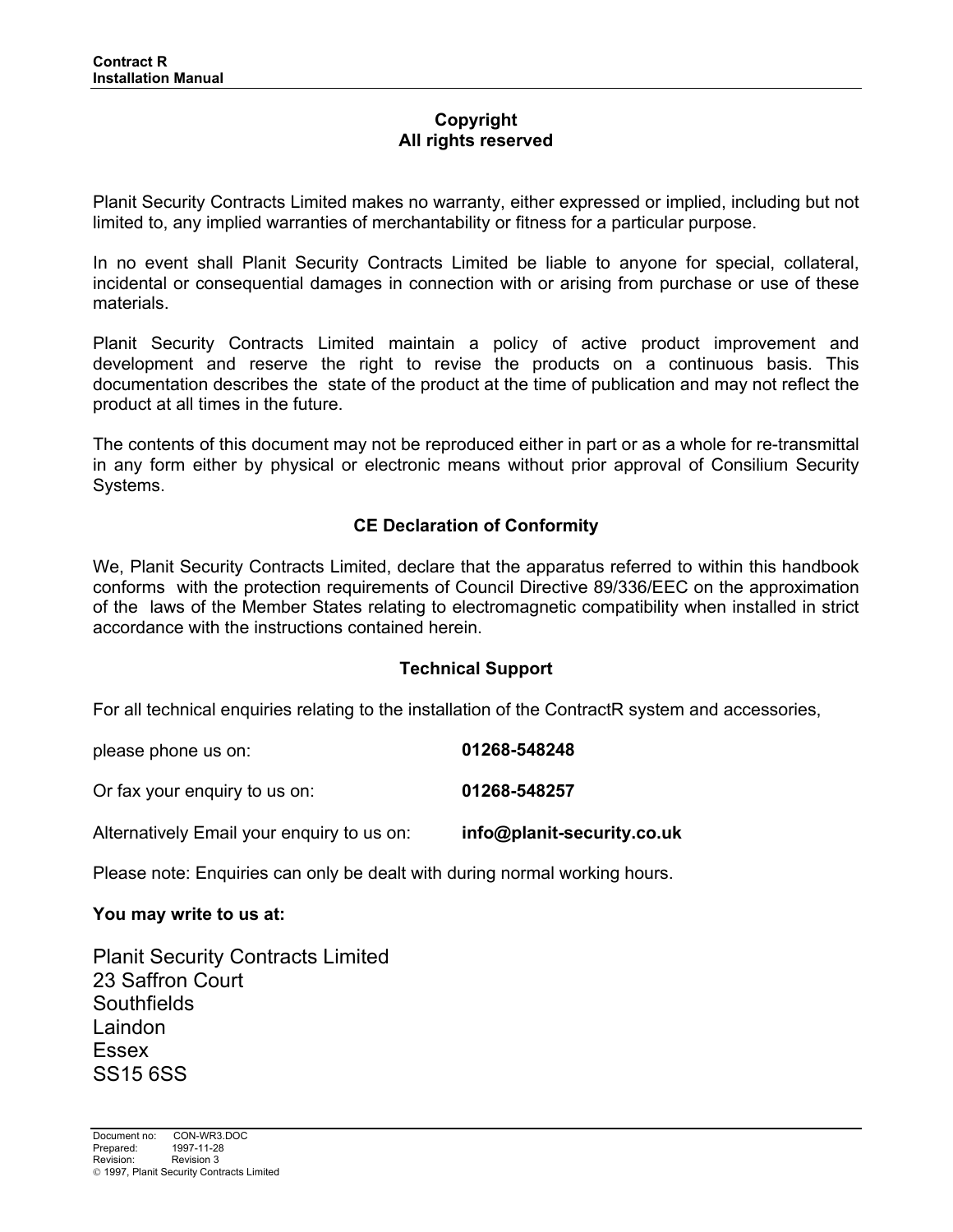| <b>Contents</b> | Page |
|-----------------|------|
|                 |      |
|                 |      |
|                 |      |
|                 |      |
|                 |      |
|                 |      |
|                 |      |
|                 |      |
|                 |      |
|                 |      |
|                 |      |
|                 |      |
|                 |      |
|                 |      |
|                 |      |
|                 |      |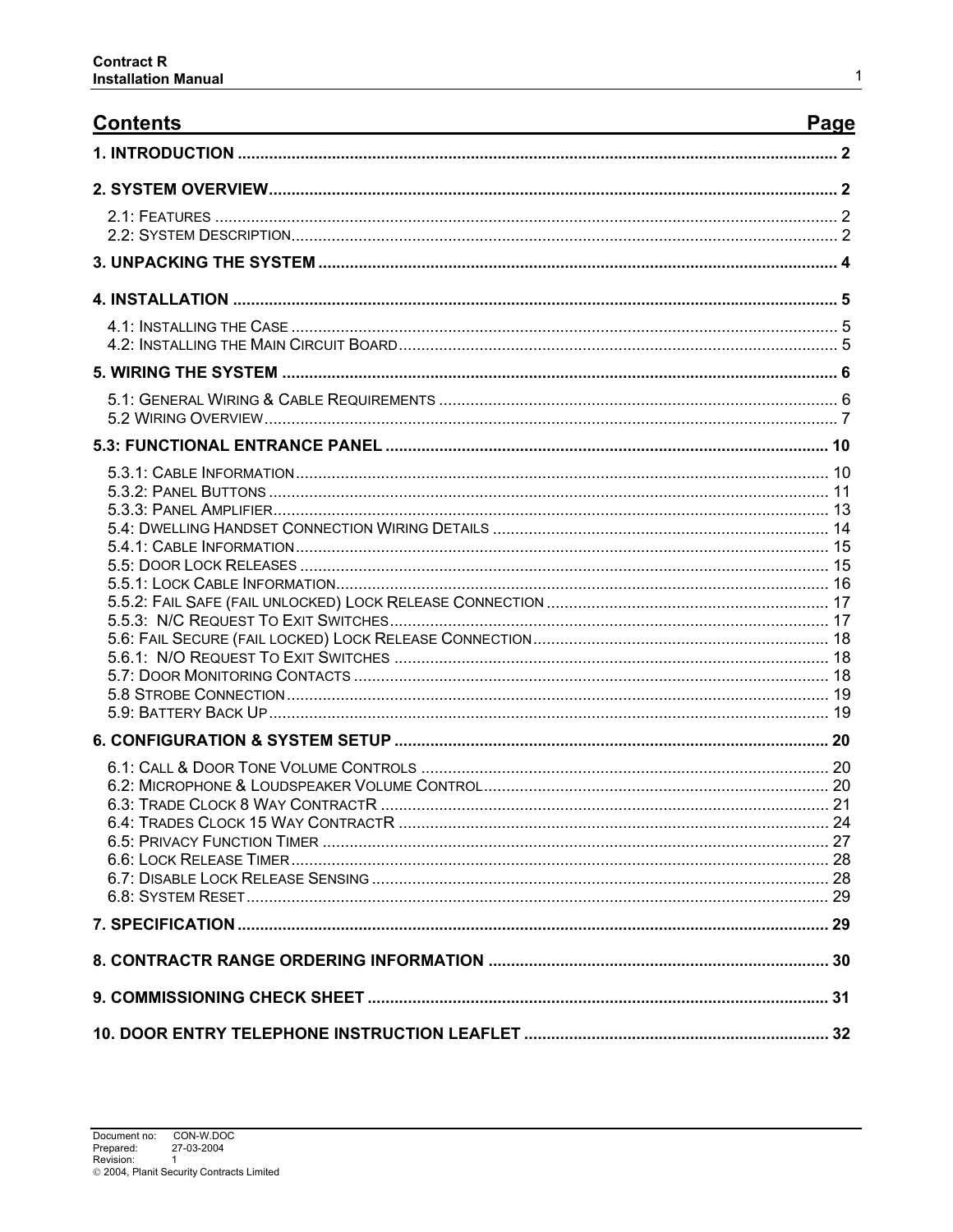## **1. INTRODUCTION**

This manual will assist in the successful installation of the 'ContractR' range of functional door entry systems. Please read carefully all the following sections prior to commencing installation. Planit Security Contracts Limited will not be responsible for any damage caused by faulty installation where these instructions have not been complied with.

#### **2. SYSTEM OVERVIEW**

## **2.1: Features**

The ContractR Range consists of two models; the PU-C8/80 for door entry control for buildings of up to eight dwellings with a single entrance, and the PU-C15/80/2E for buildings of up to fifteen dwellings with dual entrance capabilities.

Both models feature trade access with a 24 hour clock and the ability to specify three trade access times over a 24 hour period. An external trade clock, with a greater programming range can be fitted if required.

The range is an economical solution to controlled door entry for small to medium sized applications and includes the following features:

a. Supports up to fifteen individual handsets plus trade access.

- b. 24 hour trade clock with three months on board battery back up enabling up to three programmable access periods per 24 hours to be specified.
- c. Allows two entrance panels and associated door lock releases to be used, allowing callers to be automatically admitted access via the correct door (model PU-C15/80/2E only).

d. System isolation in groups of four.

- e. Privacy facility allows each handset to be made unresponsive to calls for either a predetermined time, or via toggle mode from the handset.
- f. Adjustable door release time.
- g. Full secrecy of speech, ie, conversation between caller and selected handset is not accessible from other handsets.
- h. Discrete lock release whereby only the handset called from the functional entrance panel may release the door.
- i. Built in battery back up (battery not supplied).

## **2.2: System Description**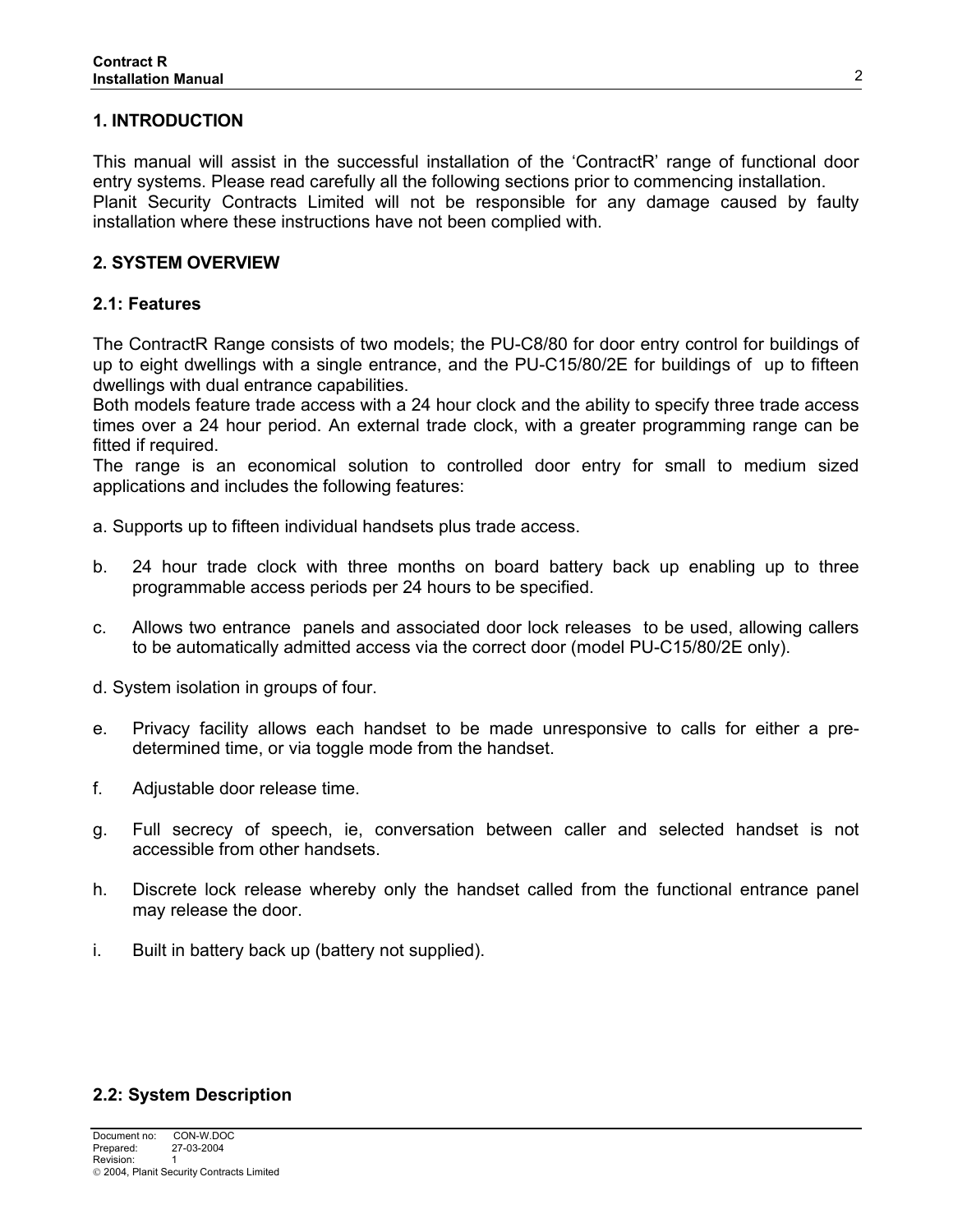#### **Contract R Installation Manual**

The ContractR range is a functional door entry system, whereby a visitor can call a resident by pressing a dedicated button on the outside entrance panel. The occupant can then have full duplex conversation with the visitor, and allow access to the premises via a button on the handset if required.

The system consists of a central unit, containing the main circuit board, battery back up (battery not supplied) and mains transformer. Each flat is connected via a model AT1131 handset (three types available), which allows conversation with the caller, and for the door to be released.

Additional options include:

- a. A privacy button with LED indication, allowing the user to temporarily disable the handset to prevent 'nuisance' calls (with handset AT1131/CNI).
- b. A door monitoring LED which flashes to indicate door lock release, and stays on permanently when the door is open. The 'door open' monitoring function is continuous, and present on all handsets all of the time when fitted (with handset AT1131/CNID).

A valuable feature of the ContractR model PU-C15/80/2E is the ability to connect two functional entrance panels and associated door lock releases; ie, the unit is ideal where a front and rear access are commonly used. A 'System Busy' LED is incorporated on both panels to inform a caller at one entrance panel if the other is in use, as communication with a dwelling can only be made from one entrance panel at any one time. All dwelling numbers can be accessed from either panel, and the correct door release is automatically activated from the handset.

The main circuit board is designed to make dual panel installation easy, with each of the two functional entrance panels and their associated audio, door lock releases and auxiliary connections arranged in two distinct banks on the board. All connections are clearly marked with respect to which panel they relate to, further assisting a logical and trouble free installation.

The system is designed to be used with both fail safe (fail unlocked) and fail secure (fail locked) 12V DC door lock releases with door monitoring via normally closed (N/C) contact switches.

Additional facilities included are a 12V/250mA auxiliary power source for the powering of additional items, such as strobes etc, and a battery back up facility to power the system in the event of the mains power supply failing.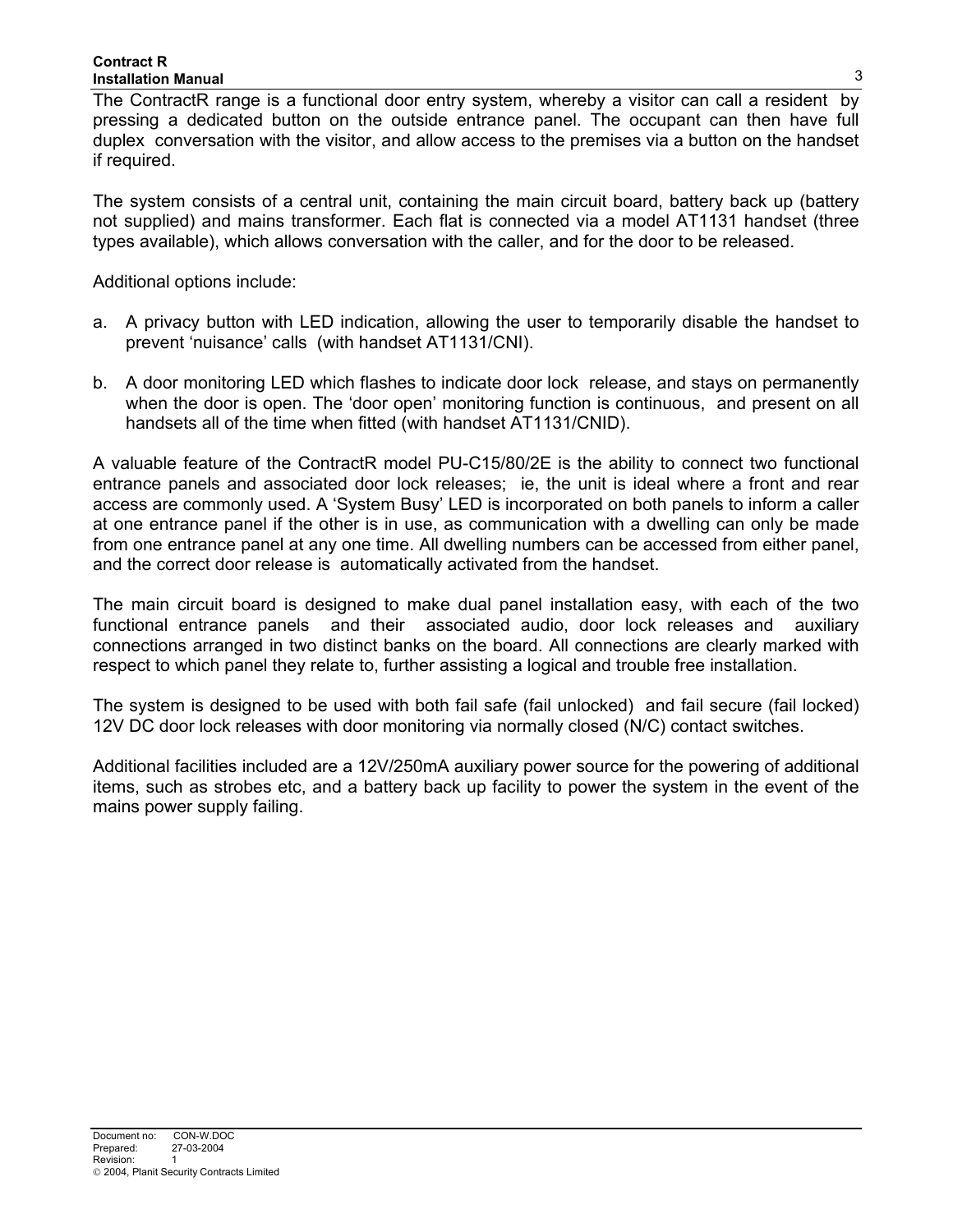#### **3. UNPACKING THE SYSTEM**

The ContractR range is supplied in one box. Please check to confirm you have the following contents:

- a. Steel case. The inside should have the mains transformer and main circuit board mounting lugs fitted to the back.
- b. Box containing the main circuit board.
- c. Installation pack containing fastenings, earth strap, spare fuse(s) and door lock release diodes.
- d. Instruction manual, pages 1- 26 inclusive.

**Important Note: DO NOT fit the main circuit board into the case until the case has been installed, with all necessary cable entry holes drilled and all swarf and debris removed....See following Installation section.**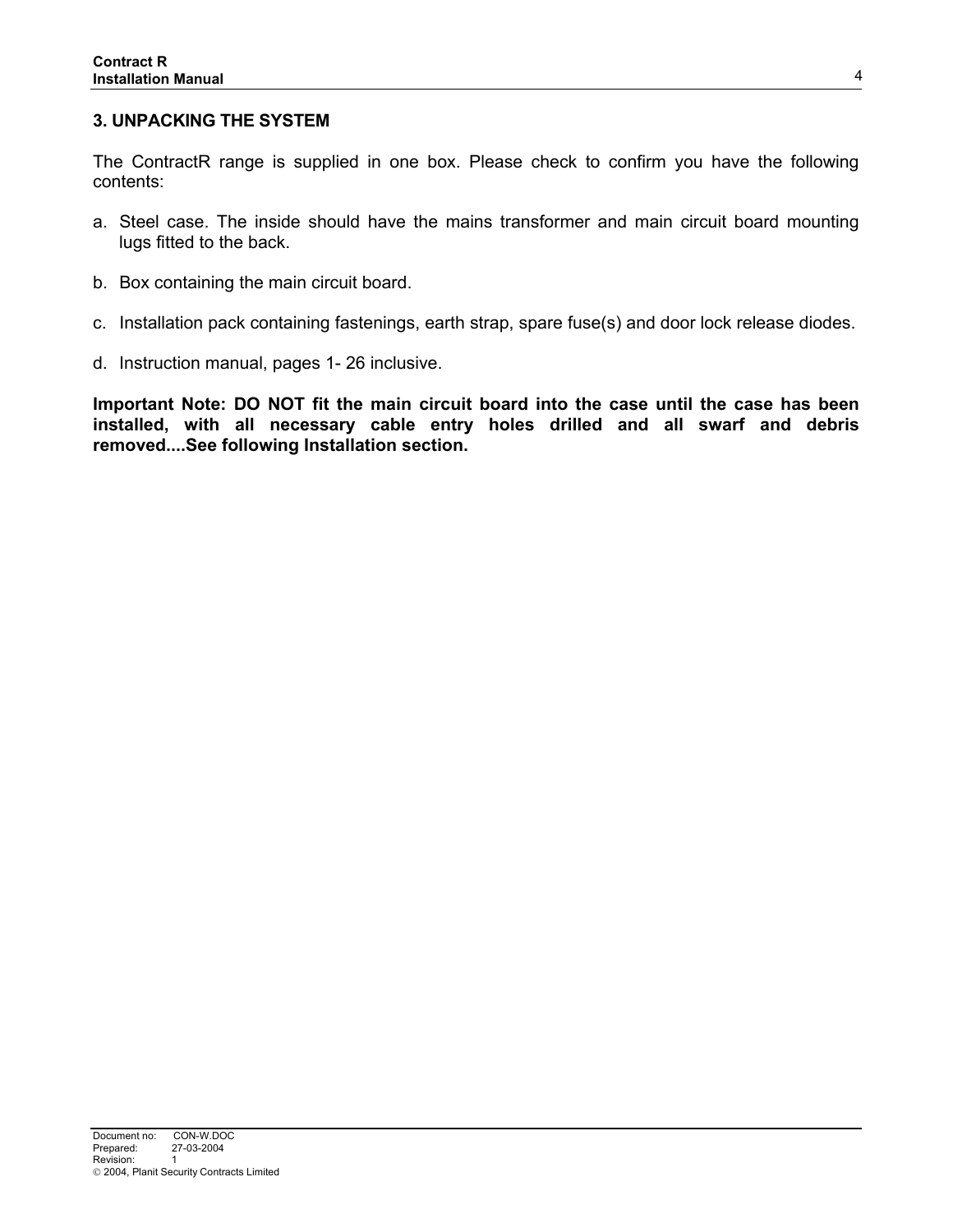## **4. INSTALLATION**

## **4.1: Installing the Case**

The installer should decide on the optimum position to site the system main circuit board taking into account the following factors:

- a. The security of the system.
- b. Minimising the lengths of cable runs (especially CW1308).
- c. Accessibility for service.
- d. Current Edition of the IEE Regulations

An assessment of the cable requirements to the main circuit board should be made (ie how many dwelling handsets are to be connected) and, taking this into account, the case should be drilled for the cable access and the appropriate glands fitted. **Before drilling note the arrow on the case to ensure correct orientation, ie, the mains transformer should be situated to the lower left side of the case (see page 7).** 

## **4.2: Installing the Main Circuit Board**

Once a location is decided the steel case should be firmly attached to the wall. **Ensure the inside of the case is clean and free from any metal swarf or other debris**. The main circuit board can now be removed from its box and fitted onto its mounting lugs. Take note of the position of the mounting lugs in the case and orientate the main circuit board accordingly. Do not use undue force in this operation, the board should securely fit onto the lugs with gentle, firm pressure applied in the area adjacent to the mounting lugs.

Diagram showing connection of power to main circuit board.



Insert the connector from the mains transformer into the 15VAC socket on the main circuit board as shown in the diagram, taking note of the colour sequence.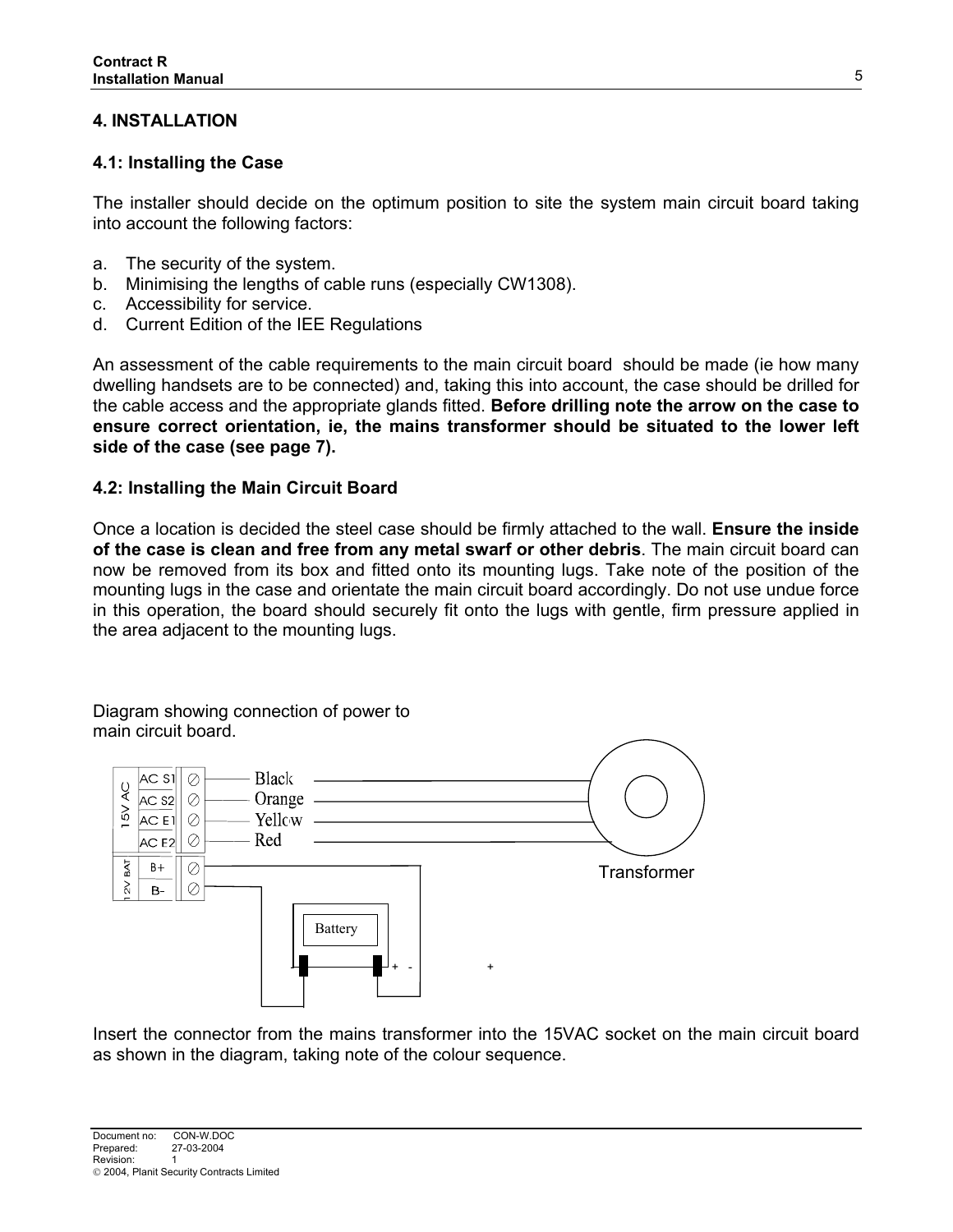## **5. WIRING THE SYSTEM**

The success of an installation largely depends on the correct wire type being used, and the installation work being carried out by a competent person. It is the installer's responsibility to ensure that the correct wiring type is used and we will not be liable for any failure of the system where any deviation of these instructions has been made.

#### **5.1: General Wiring & Cable Requirements**

*The following wiring details and cable specifications relate to installing the ContractR series without any provision for spare conductors. Please note that many clients specify that installations must provide for a given percentage of spare conductors to allow for expansion of the system at a later date. It is the responsibility of the installer to check what the requirements of any particular installation are, and to increase the number of conductors in the cables accordingly.* 

A working door entry control system involves the controlling main circuit board, and three other main components connected via cables to it. These are:

- a. The functional entrance panel.
- b. The handset in each dwelling.
- c. The door lock release controlling the access, and the door open monitoring switch.

#### **Important Note:**

Ensure earthing wire (cable A) has continuity between metal case, case lid and metal chassis of functional entrance panel(s).

The model PU-C15/80/2E allows two functional entrance panels and up to fifteen dwelling handsets to be connected, giving access via two separate door lock releases.

The smaller model PU-C8/80 uses one functional entrance panel and up to eight dwelling handsets can be connected giving access via one door lock release.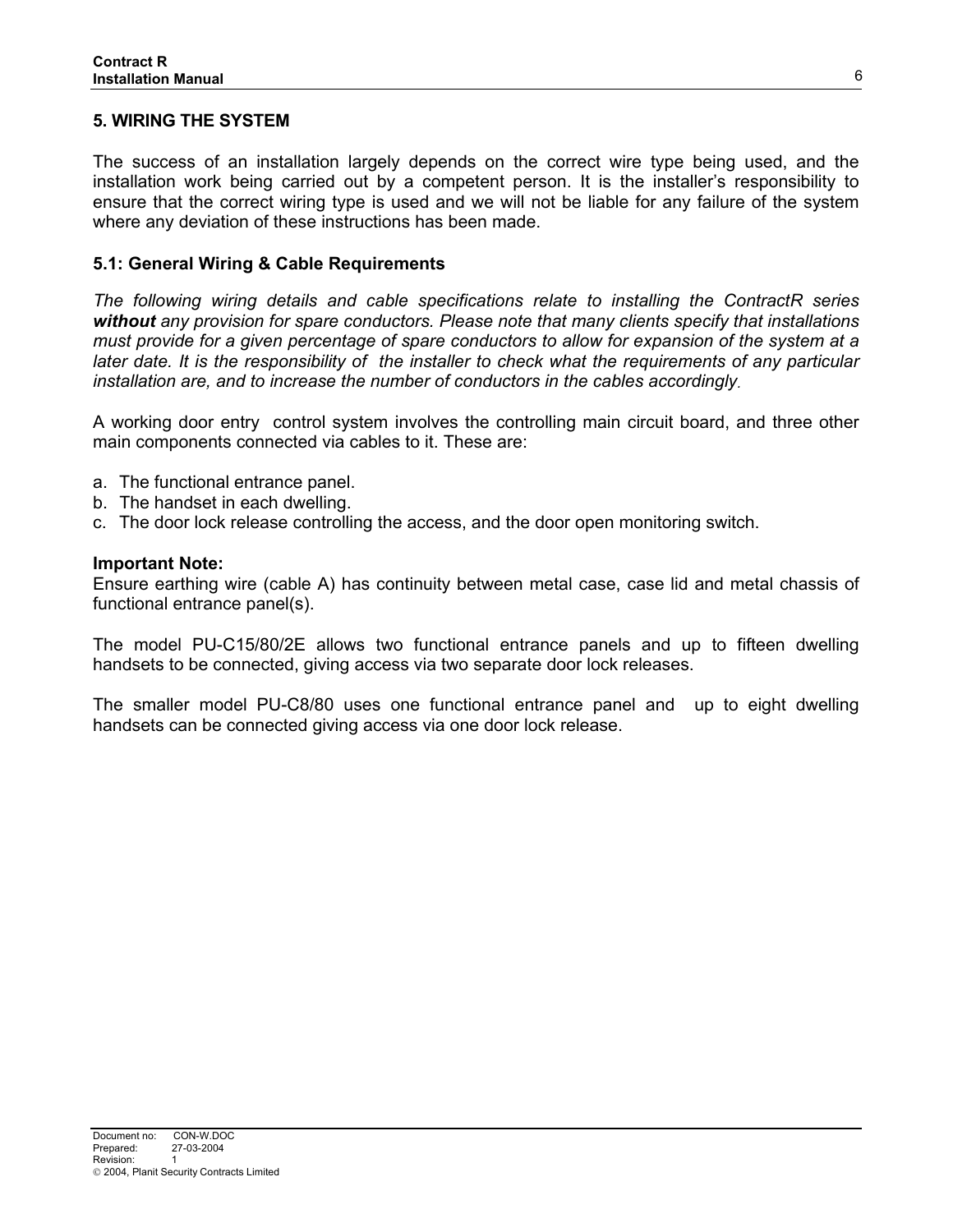## **5.2 Wiring Overview**

For successful installation the following procedures should be carried out closely, using the correct cables as specified. The schematic below shows how the component parts of a system are connected.

*Diagram showing wiring schematic of ContractR range, functional door entry system*



#### **Cable Specifications:**

All multipair cables should be to CW1308 Specification unless otherwise stated.

Cable A: Single Earth (Chassis continuity)\*

Cable C: 2x1mm<sup>2</sup> Single facility lock supply(Red & black)

Cable G: 8 Wire (4 pair) 0.5mm dia. Multipair cable (CW1308)

Cable H: multi pair cable to CW1308 specification.

#### **Notes for Cable H**

For model PU-C8/80, requiring up to eight call wires, 20 wire (10 pair) 0.5mm diameter multipair cable to CW1308 should be used. Maximum permitted cable run is 50m. For model PU-C15/80/2E which can require up to fifteen call wires, 30 Wire (15 pair) cable to the same specification should be used.

For the model PU-C15/80/2E where two entrance panels can be installed, each panel should be wired using its own dedicated cable run of CW1308 multicore cable.

**\* Important Note:** Ensure earthing wire (cable A) has continuity between metal case, case lid and metal chassis of functional entrance panel(s).

Where CW1308 cable is specified the colour coding for the connections will be described as follows:

The **first** colour is the main predominant colour, and,

The **second** colour is the banding.

Therefore a wire described as 'Red of White' would be a red coloured wire with a white banding**.**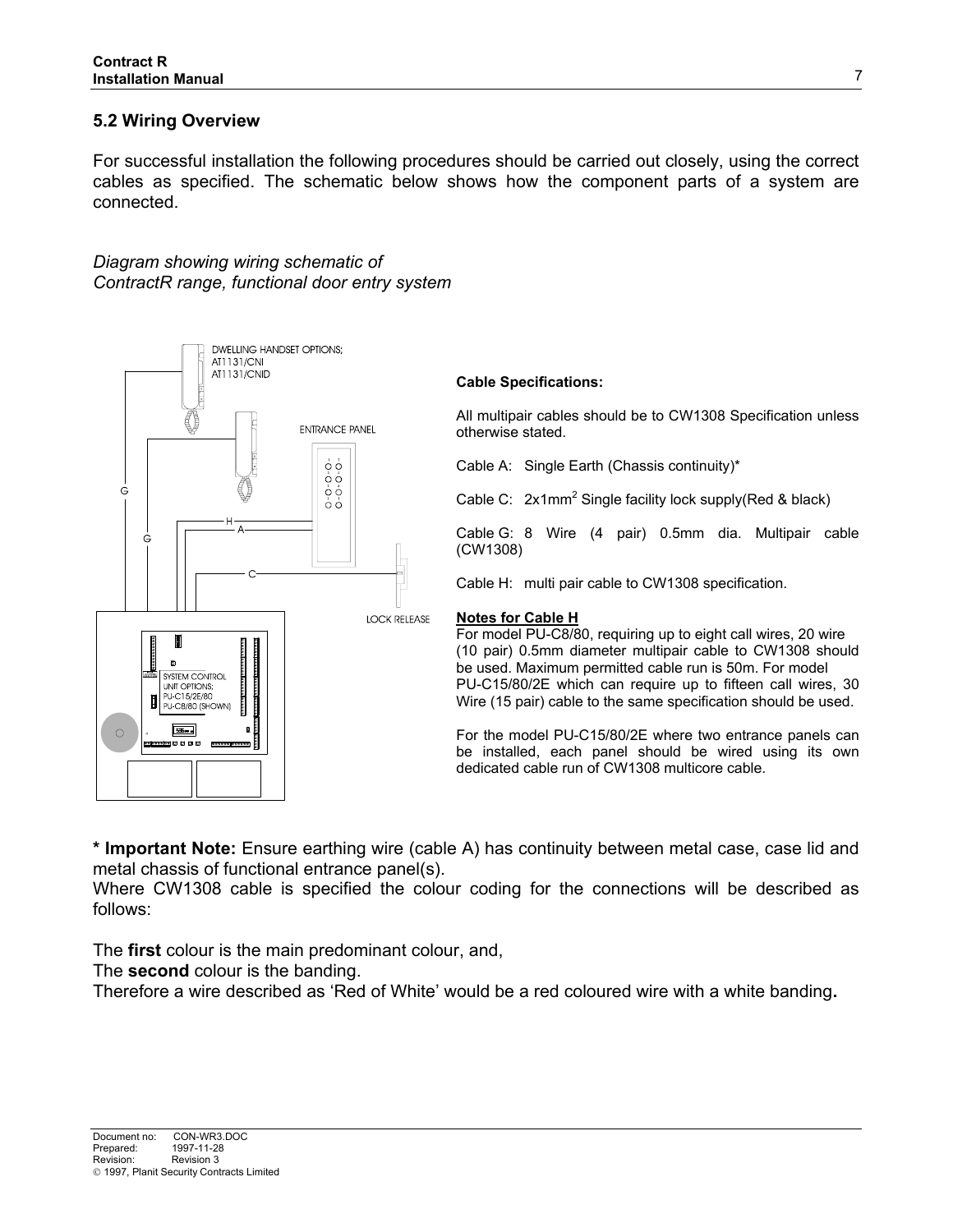# **Connections to Model PU-C8/80**

The diagram below shows where installation connections are made for the model PU-C8/80.

*Diagram of ContractR model PU-C8/80 main circuit board layout*.

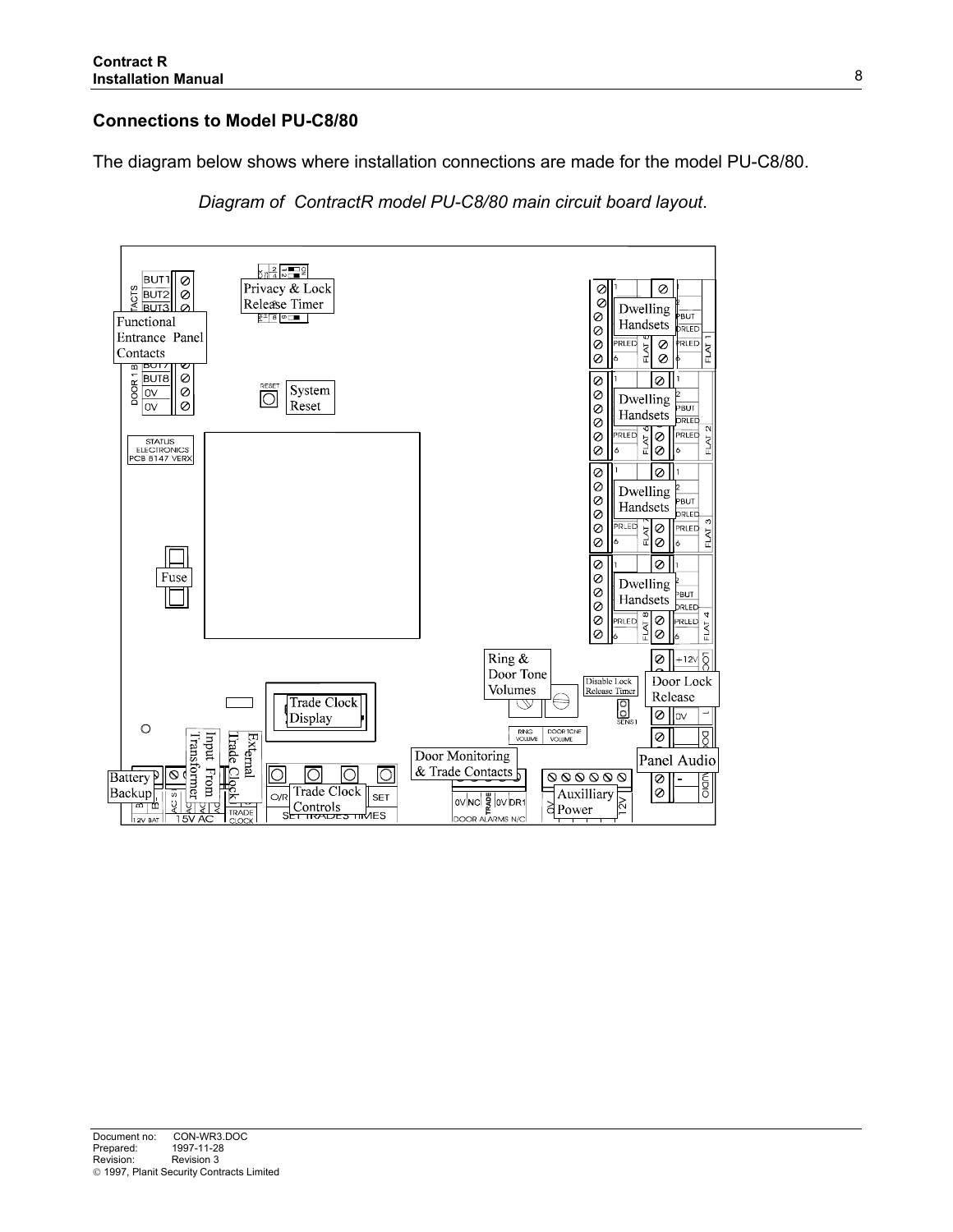## **Connections to Model PU-C15/80/2E**

The diagram below shows where installation connections are made for the model PU-C15/80/2E.



*Diagram of ContractR range model PU-C15/80/2E main circuit board layout*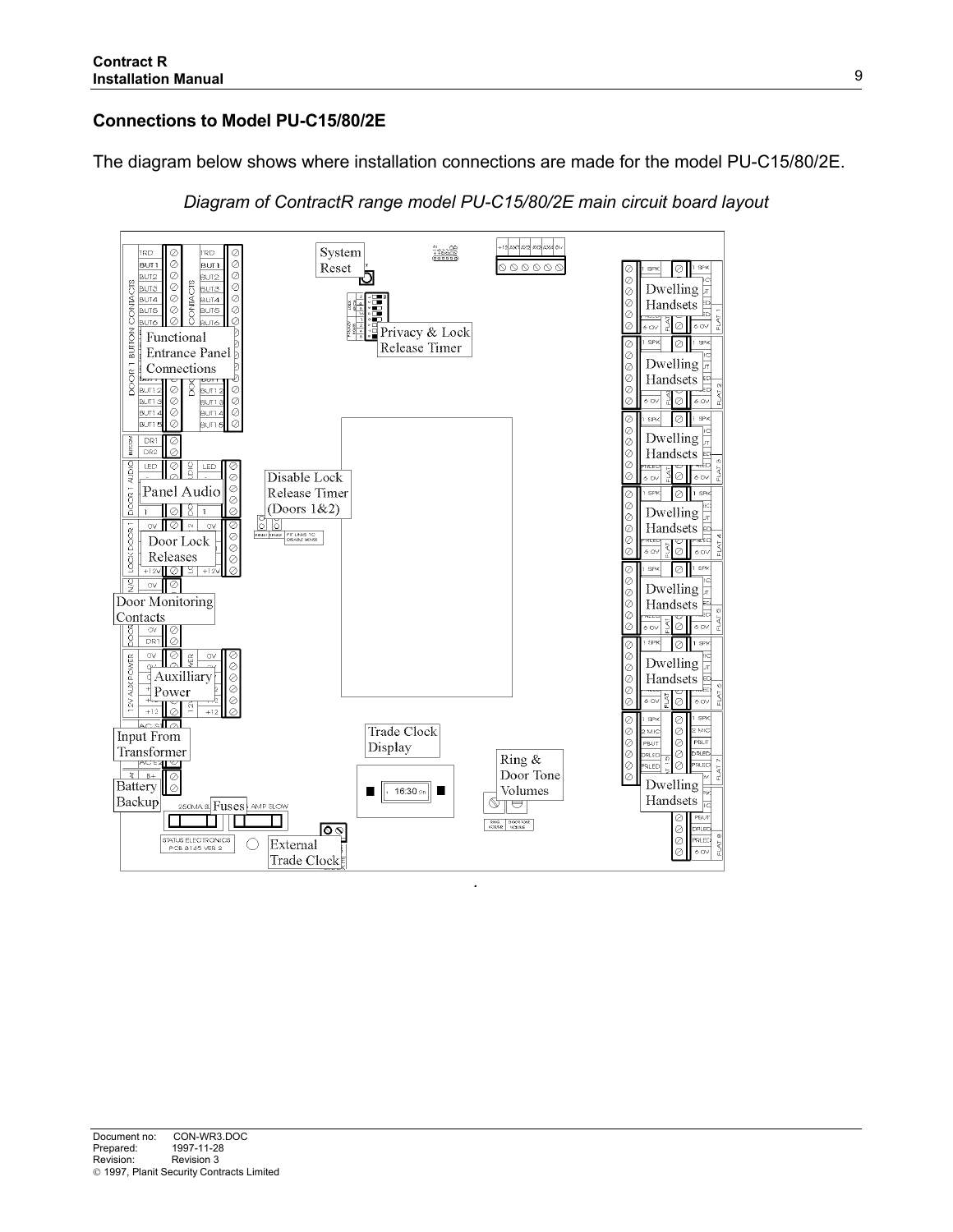## **5.3: Functional Entrance Panel**

The functional entrance panel comprises of the housing with the call buttons relating to each dwelling, plus the audio amplifier with microphone and loudspeaker used for two-way communication with the occupant and caller. For the model PU-C15/80/2E an 'Door Open' LED is incorporated and also a 'System Busy' LED for when two entrance panels are installed on the system.

## **5.3.1: Cable Information**

For the model PU-C15/80/2E where up to fifteen dwelling handsets may be connected, CW1308, 30 wire (15 pair), 0.5mm diameter cable\* should be used.

For the smaller model PU-C8/80 which accommodates up to eight dwelling handsets, CW1308 20 (10 pair), 0.5mm diameter cable\* is sufficient.

\**Refer to the note regarding spare conductors for system expansion on page 6.*

The maximum acceptable length for this cable is 50 metres. Lengths longer than this should be avoided as the voltage drop will lead to possible system malfunctions.

When connecting the entrance panel, please refer to the schematics on page 11 for the correct colour sequences.

Where CW1308 cable is specified the colour coding for the connections will be described as follows:

The **first** colour is the main predominant colour, and,

The **second** colour is the banding.

Therefore a wire described as 'Red of White' would be a red coloured wire with a white banding**.**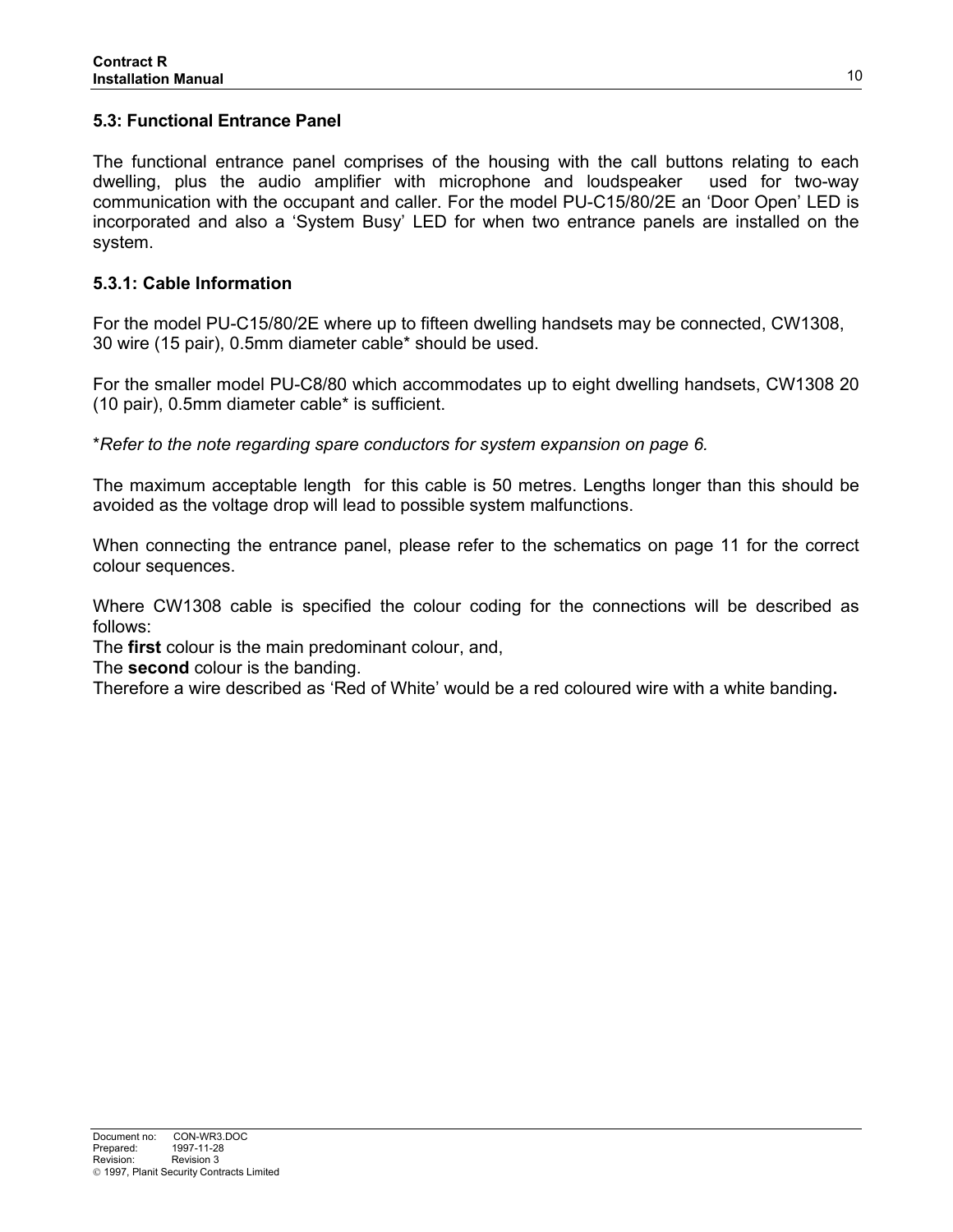#### **5.3.2: Panel Buttons**

#### **Entrance Panel Buttons Model PU-C8/80**

| Trade**         | Brown of White   |
|-----------------|------------------|
| Button 1        | White of brown   |
| Button 2        | Slate of White   |
| Button 3        | White of Slate   |
| Button 4        | Red of Orange    |
| Button 5        | Orange of Red    |
| <b>Button 6</b> | Green of Red     |
| Button 7        | Red of Green     |
| Button 8        | Brown of Red     |
| Common          | Slate of Red     |
|                 | and Red of Slate |

Please note the common wire being made using both the Slate of Red and the Red of Slate wires to the 0V contact on the main circuit board. The doubling up of this wire is recommended otherwise a failure on this circuit will disable all the dwelling handsets.

**Note:** \*\*Trade connection is made via the Trade contact on the 'Door Alarm' connecting block.

# *Diagram of Entrance Panel Connections, PU-C8/80.* **ENTRANCE PANEL**



*Diagram of Entrance Panel Connections, PU-C15/80/2E*.



#### **Entrance Panel Buttons Model PU-C15/80/2E**

| Trade                         | Brown of White         |
|-------------------------------|------------------------|
| Button 1                      | White of Brown         |
| Button 2                      | Slate of White         |
| Button 3                      | White of Slate         |
| Button 4                      | Red of Orange          |
| Button 5                      | Orange of Red          |
| Button 6                      | Green of Red           |
| Button 7                      | Red of Green           |
| Button 8                      | Brown of Red           |
| Button 9                      | Red of Brown           |
| Button 10                     | Black of Blue          |
| Button 11                     | Blue of Black          |
| Button 12                     | <b>Black of Orange</b> |
| Button 13                     | Orange of Black        |
| Button 14                     | Green of Black         |
| Button 15                     | Black of Green         |
| Common                        | Slate of Red and       |
|                               | Red of Slate           |
| <b>Two Panel Systems Only</b> |                        |

| <b>IWU FAILE SYSTEMS UNIV</b> |                                               |
|-------------------------------|-----------------------------------------------|
| System Busy                   | Brown & Black                                 |
| I FD                          | pair                                          |
| Door Open                     | Black & Slate                                 |
| I FD                          | pair                                          |
|                               | Dlagge water that compares when believe model |

Please note the common wire being made using both the Slate of Red and the Red of

Slate wire to the 0V contact on the main circuit board. The doubling up of this wire is recommended otherwise a failure on this circuit will disable all the dwelling handsets.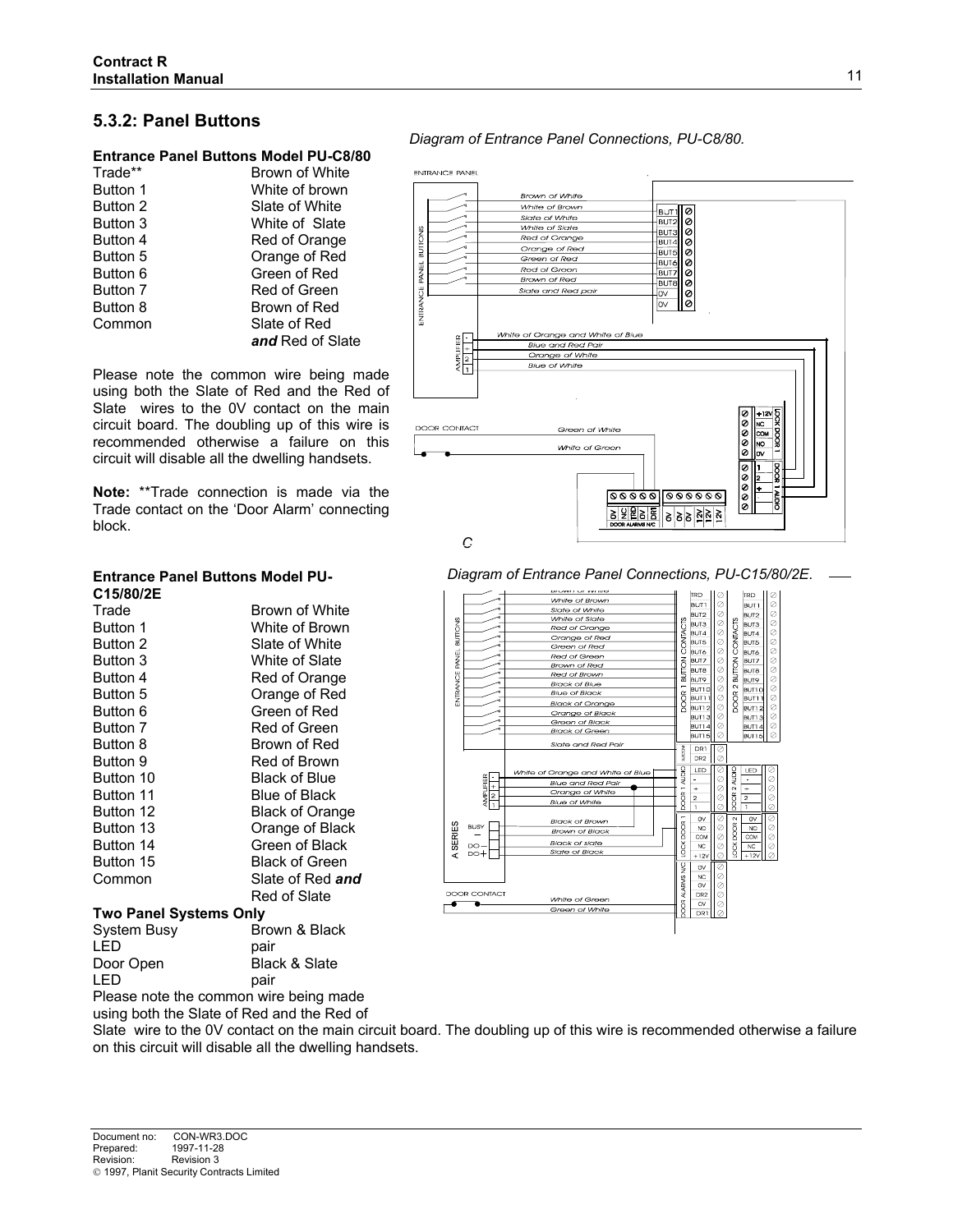When a second entrance panel is being installed, wire as above to the second bank of door buttons and panel audio contacts on the main circuit board, using another length of 30 Wire CW1308 cable. The common wire for the second entrance panel buttons (Slate of Red and Red of Slate) should be connected to the DR2 contact.

"System busy" and, "Door Open" connections only apply when two functional entrance panels are installed. For these connections, use the 4-way terminal block marked, 'A SERIES' inside the functional entrance panel.

The 'System busy' LED should be connected via the Brown & Black pair, and the 'Door open' LED via the Black & Slate pair.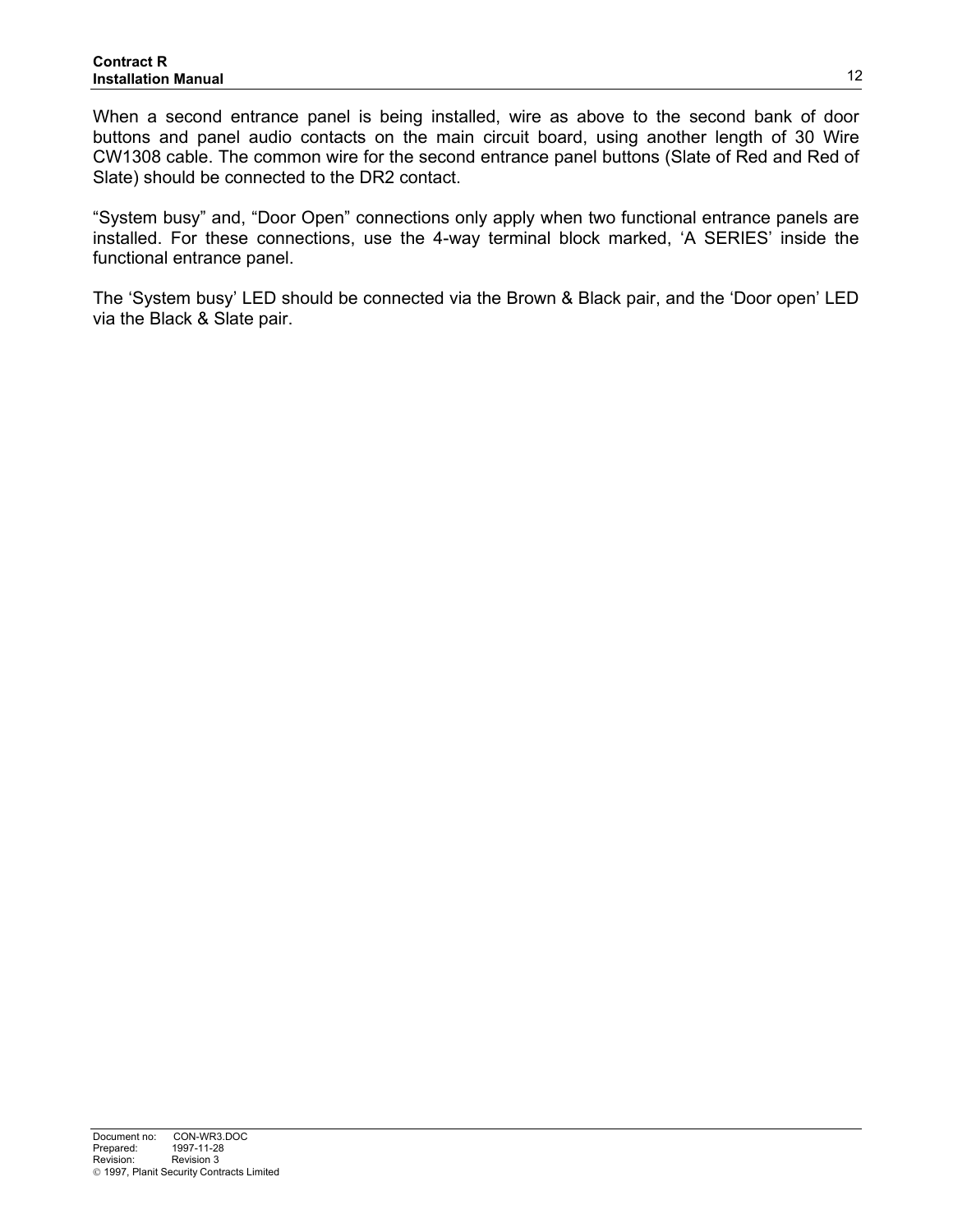# **5.3.3: Panel Amplifier**

O Panel Speaker Volume Control  $EXI \subset \Box$ Panel Microphone  $INTO$ Volume Control  $\overline{2}$ 1Α  $^+$ 1  $\oslash$ ⊘ ⊘ ⊘  $\oslash$ Connections To Main Circuit Board

*Diagram of panel amplifier showing wiring connections*

For the Model PU-C15/80/2E, if two entrance panels are to be connected, the second panel amplifier should be wired in exactly the same way as described, using a second length of 30 Wire CW1308 cable for the second panel.

**Panel Amplifier (Speaker and Microphone)** The connection of the Panel Amplifier involves four terminals:

'1' (Mic), '2' (Spk), '+'(12V) and '-' (0V). **Note:** Connection '1A' is not used in this installation.

*Diagram of panel amplifier showing wiring connections.*

The '+' (12V), and '-' (0V) connections are made using twisted pairs of wires, and so a total of six wires from the CW1308 cable are required.

The connections should be made as follows:

| <b>Panel Amplifier</b> | <b>Connecting</b>                 | <b>Main Circuit Board</b> |  |  |  |
|------------------------|-----------------------------------|---------------------------|--|--|--|
| <b>Terminal</b>        | Wire                              | (Marked Door Audio)       |  |  |  |
|                        | Blue of White                     |                           |  |  |  |
| $\mathcal{P}$          | Orange of White                   |                           |  |  |  |
| + (Plus Symbol)        | Blue of Red and Red of Blue       |                           |  |  |  |
| - (Minus Symbol)       | White of Orange and White of Blue | -                         |  |  |  |

Please Note: The doubling up of connections to the 12V and 0V terminals is recommended and reduces the power losses on this circuit.

In addition the Green of White and the White of Green wires from the CW1308 cable can be utilised for the Door Monitoring system. This is comprehensively covered under the 'Door Lock Releases' section.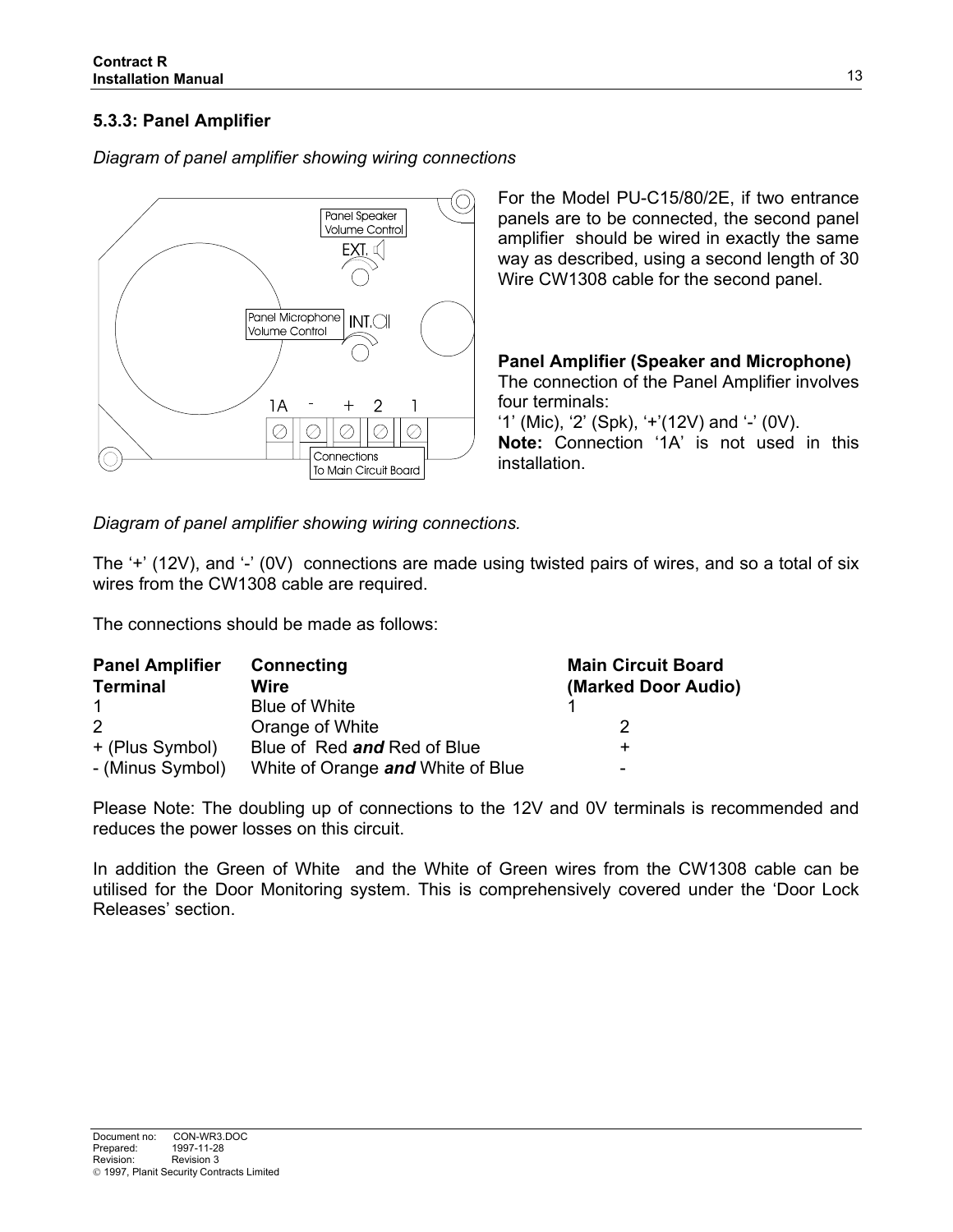# **5.4: Dwelling Handset Connection Wiring Details**

Each dwelling can be installed with a handset equipped with:

- a) A door release button.
- b) A privacy button which prevents the handset being called from the entrance panel until either a predetermined time has elapsed (settable on the main circuit board...see, 'System Setup'), or the occupant switches the facility off (AT1131/CN).
- c) An indicator LED which indicates the privacy facility has been activated (AT1131/CNI).
- d) A door monitoring LED which flashes on door lock release and stays on permanently whilst the door is open to indicate door release and door open, respectively (AT1131/CNID).

A **maximum of three** handsets can be fitted to any one extension. Check which handsets are being installed and which features require connection to the main circuit board.

The diagram below shows a schematic of the connection of the handset to the main circuit board.

*Diagram showing schematic of handset to main circuit board connection*



## **Handset AT1131**

Features: Standard handset. Note links between, '1' & 'CA' and, '2' & '9'.

#### **Handset AT1131/CN**

Features: Standard handset with privacy button.

#### **Handset AT1131/CNI**

Features: Standard handset with privacy button plus LED indication.

#### **Handset AT1131/CNID**

Features: Standard handset with privacy button plus LED indication and Door Monitoring LED.

Note: Connection of, DRLED, PBUT and PRLED (main circuit board) to DLED, PRIV and PLED (handset) only applicable when fitting a handset equipped with the relevant Privacy/Indicator and Door Monitoring features.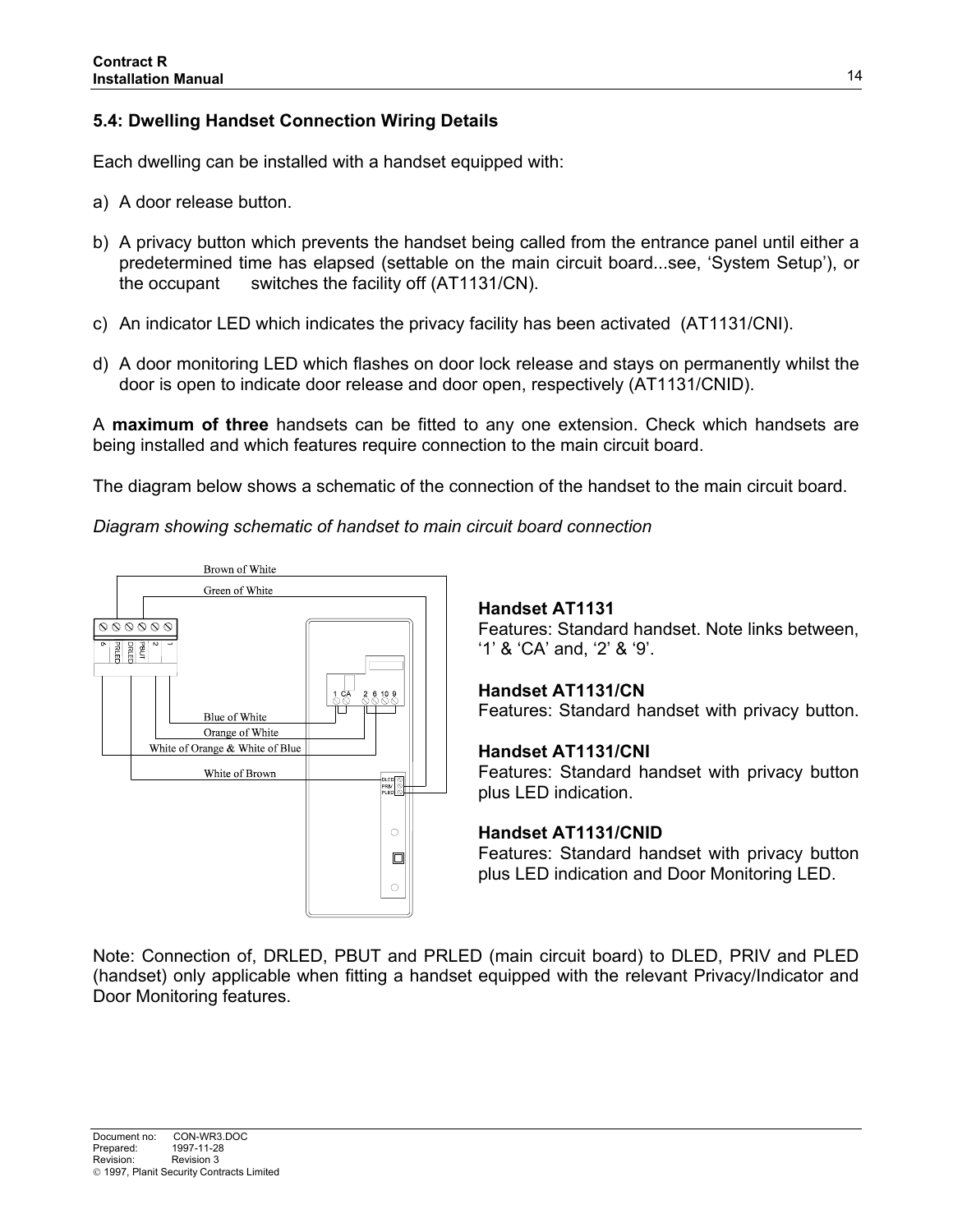# **5.4.1: Cable Information**

Each dwelling handset requires connection via a CW1308, eight wire (four pair) cable\*.

The following connections from the main circuit board to handset are required: '1' ( Spk), '2' (Mic), 'PBUT', 'DRLED', 'PRLED' and '6' (0V).

Connection to the handset should be made as follows:

| <b>Main Circuit Board</b><br><b>Connection</b> | <b>Connecting Wire</b><br><b>Wire</b> | <b>Handset</b><br><b>Connection</b> |
|------------------------------------------------|---------------------------------------|-------------------------------------|
| $\mathbf{1}$                                   | <b>Blue of White</b>                  |                                     |
| 2                                              | Orange of White                       | 2                                   |
| <b>PBUT</b>                                    | Green of White                        | <b>PRIV</b>                         |
| <b>DRLED</b>                                   | White of Brown                        | <b>DLED</b>                         |
| <b>PRLED</b>                                   | Brown of White                        | <b>PLED</b>                         |
| 6                                              | White of Orange and<br>White of blue  | 6                                   |

Please note the doubling up of the 0V terminals. This is advisable as the additional screening of the cable provided by the two wires reduces noise on the line and improves voice quality.

*\*Please Note: The wiring details and cable specifications relate to installing the ContractR series without any provisions for spare conductors. Please note that many clients specify that installations must provide for a given percentage of spare conductors to allow for expansion of the system at a later date. It is the responsibility of the installer to check what the requirements of any particular installation are, and increase the number of conductors in the cables accordingly.*

## **5.5: Door Lock Releases**

Door lock releases fall into two distinct types: Fail Safe (fail unlocked), and Fail Secure (fail locked). It is absolutely vital that the installer identifies which is the type of release specified to be fitted, and ensures that the correct type is installed with the correct method of connection to the system.

**Important Note:** The maximum current that the system can provide through any one lock circuit is 0.75 amps. It is the installer's responsibility to ensure that this limit is not exceeded. Currents in access of this can lead to damage of the system and possible malfunction. Planit Security Contracts Limited., will not be responsible for damage caused where these limits have not been adhered to.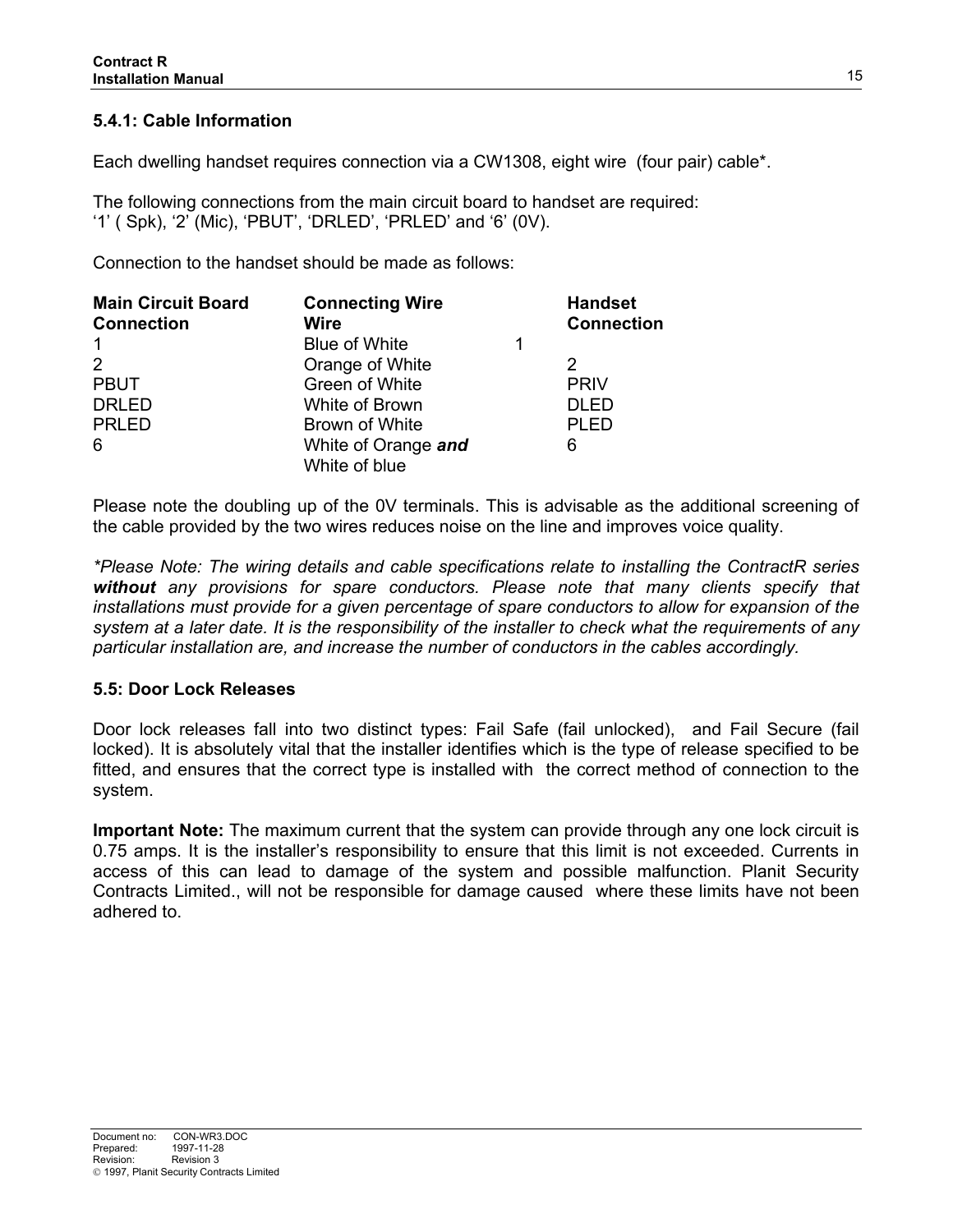A *Fail Safe (fail unlocked)* door lock release requires power to be applied to it continuously for the door to remain locked. Should power be removed, either as a result of a power cut or from a flat occupant pressing the lock release button on a handset, then the lock will release.

A *Fail Secure (fail locked)* door lock release will deny access in its passive state, ie, it requires power to be applied to enable access. A power cut will therefore result in the door remaining in the locked, or secure state.

The diagram below shows the area of the main circuit board on both models where the door lock release and door monitoring connections are made.



*Diagram of ContractR range main circuit board lock release connections. Model PU-C15/80/2E Model PU-C8/80*

**Important note:** The models PU-C15/80/2E & PU-C8/80 have different board legends for door lock release. Please refer to the main circuit board legends for the relative orientation of the contacts and ensure the correct connections are made.

## **5.5.1: Lock Cable Information**

The cable to each door lock release should be two core with a diameter of at least 1mm on each conductor. To ensure reliable operation, the cable run between lock release and main circuit board should take into account the need to minimise any voltage drop. The maximum voltage drop allowed on this circuit is 2V.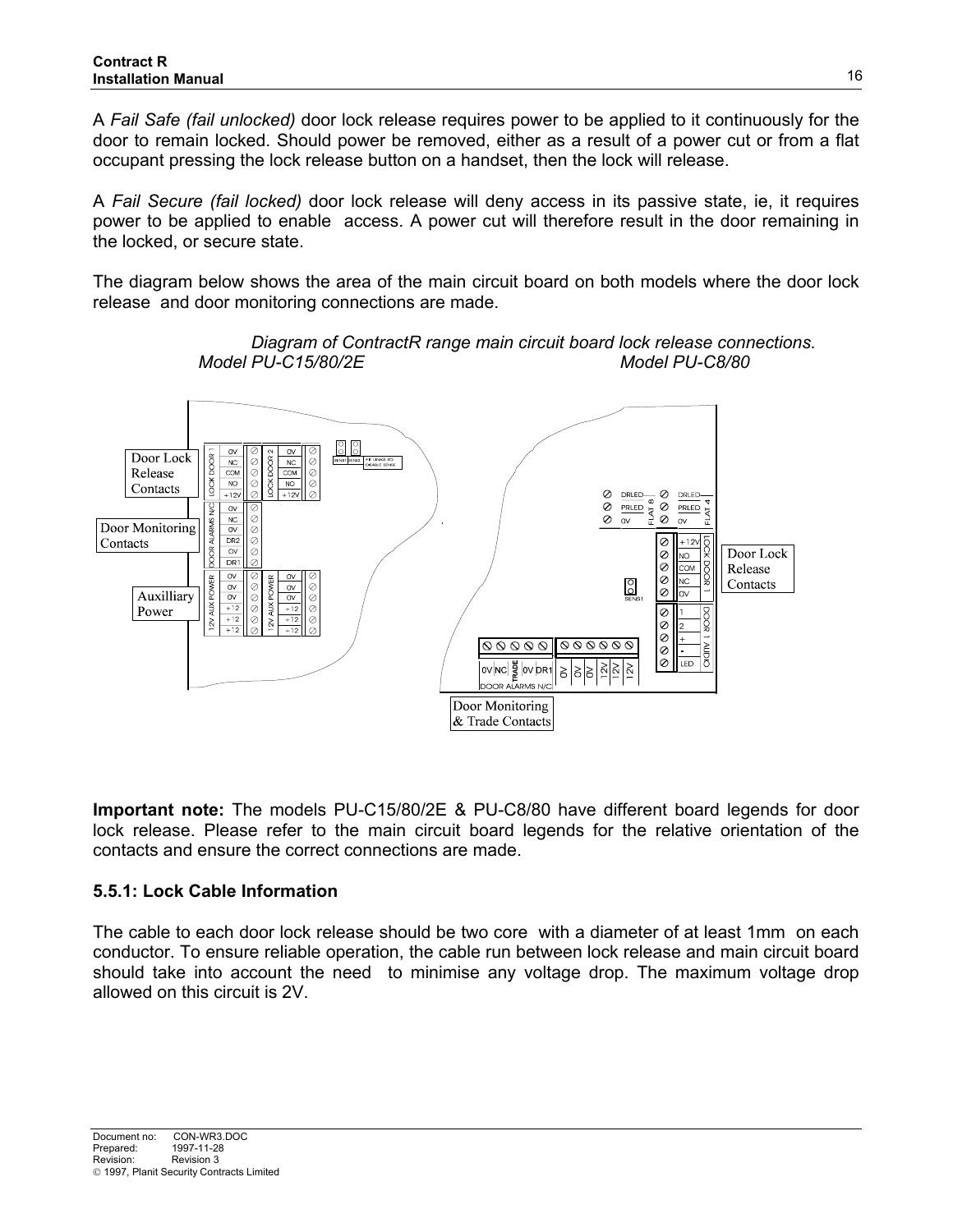# **5.5.2: Fail Safe (fail unlocked) Lock Release Connection**

For the fitting of 'Fail Safe' type door lock releases, the connection of the lock release to the main circuit board should be made as follows:

NB: Conductors to door lock release must be a minimum of 1mm diameter.

*Diagram of fail safe lock release connections (model PU-C8/80 shown) to 12V and N/C terminals, also showing link between 0V and common terminals and orientation of protecting diode*.



The diode is to protect the main circuit board from back EMF on lock release. It should be fitted as close to the lock as possible, *not* in the main circuit board terminals. Ensure correct polarity of diode. Unused door monitoring contacts on model PU-C15/80/2E **MUST** be shorted by a link as shown in the diagram (see section on Door Monitoring Contacts for further information).

Please note that the N/C and N/O contacts on the relay refer to the relay in the powered up state, ie when power is applied to the main circuit board . In the unpowered state the contacts are reversed. In practice, this has no effect on the wiring details, but acts as an extra safety feature in that a system failure or malfunction would switch off power to a Fail Safe lock release, allowing access.

In addition to the wiring layout shown in the diagram, the relay contacts N/C, Common and N/O can be used as clean switching contacts, to a maximum rating of 30V DC @ 2A.

## **5.5.3: N/C Request To Exit Switches**

The normally closed (N/C), 'Request To Exit' switch should be wired in series with the lock on the 12V supply. As shown in the door lock wiring diagram, these switches are specified as single pole. Activation of the switch will also activate the door release timer (Unless 'disable lock sensing' enabled, see section 6.7, page 28/29).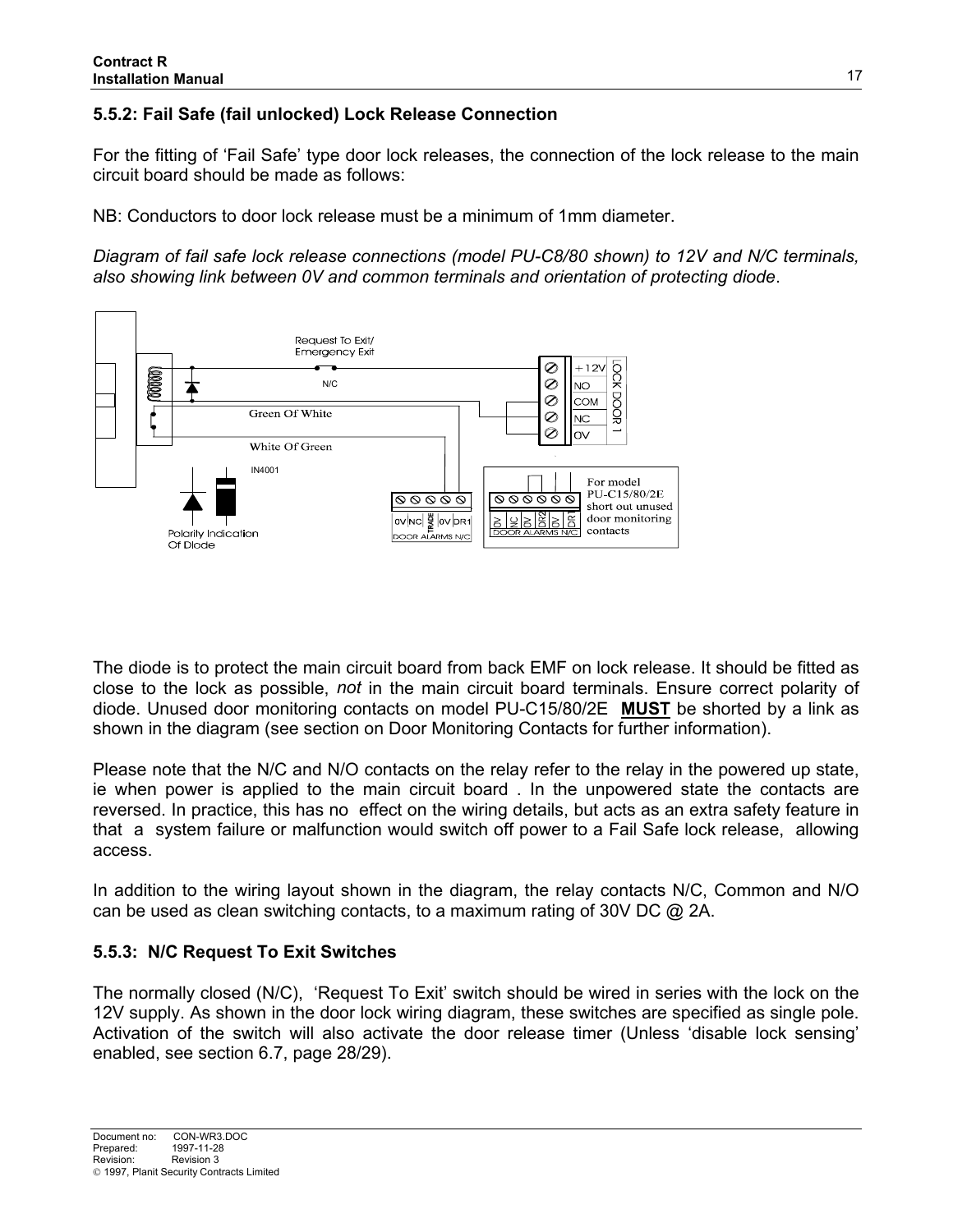# **5.6: Fail Secure (fail locked) Lock Release Connection**

For the fitting of Fail Secure type door lock releases, the connection of the lock release to the main circuit board should be made as follows:

NB: Conductors to door lock release must be a minimum of 1mm diameter.

*Diagram of fail secure door lock release connections (model PU-C15/80/2E shown) to 12V and N/O terminals, also showing link between 0V and common terminals and orientation of protecting diode.*



The diode is to protect the main circuit board from back EMF on lock release. It should be fitted as close to the lock as possible, *not* in the main circuit board terminals. Ensure correct polarity of diode. Unused door monitoring contacts **MUST** be shorted by a link as shown in the diagram (see section on Door Monitoring Contacts for further information).

Please note that the N/C and N/O contacts on the relay refer to the relay in the powered up state, ie, when power is applied to the main circuit board. In the unpowered state the contacts are reversed.

In addition to the wiring layout shown in the diagram, the relay contacts N/C, Common and N/O can be used as clean switching contacts, to a maximum rating of 30V DC @ 2A.

#### **5.6.1: N/O Request To Exit Switches**

The normally closed (N/O), 'Request To Exit' switch should be wired in series with the lock on the 12V supply. As shown in the door lock wiring diagram, these switches are specified as single pole. Activation of the switch will also activate the door release timer (Unless 'disable lock sensing' enabled, see section 6.7, page 28/29).

## **5.7: Door Monitoring Contacts**

The door monitoring facility enables occupants in every connected flat to be aware when the door lock release has been activated and when the door has actually been opened. The monitoring system works on a normally closed (N/C) system. On activation of a door release command from a dwelling handset, the door monitoring LED will flash.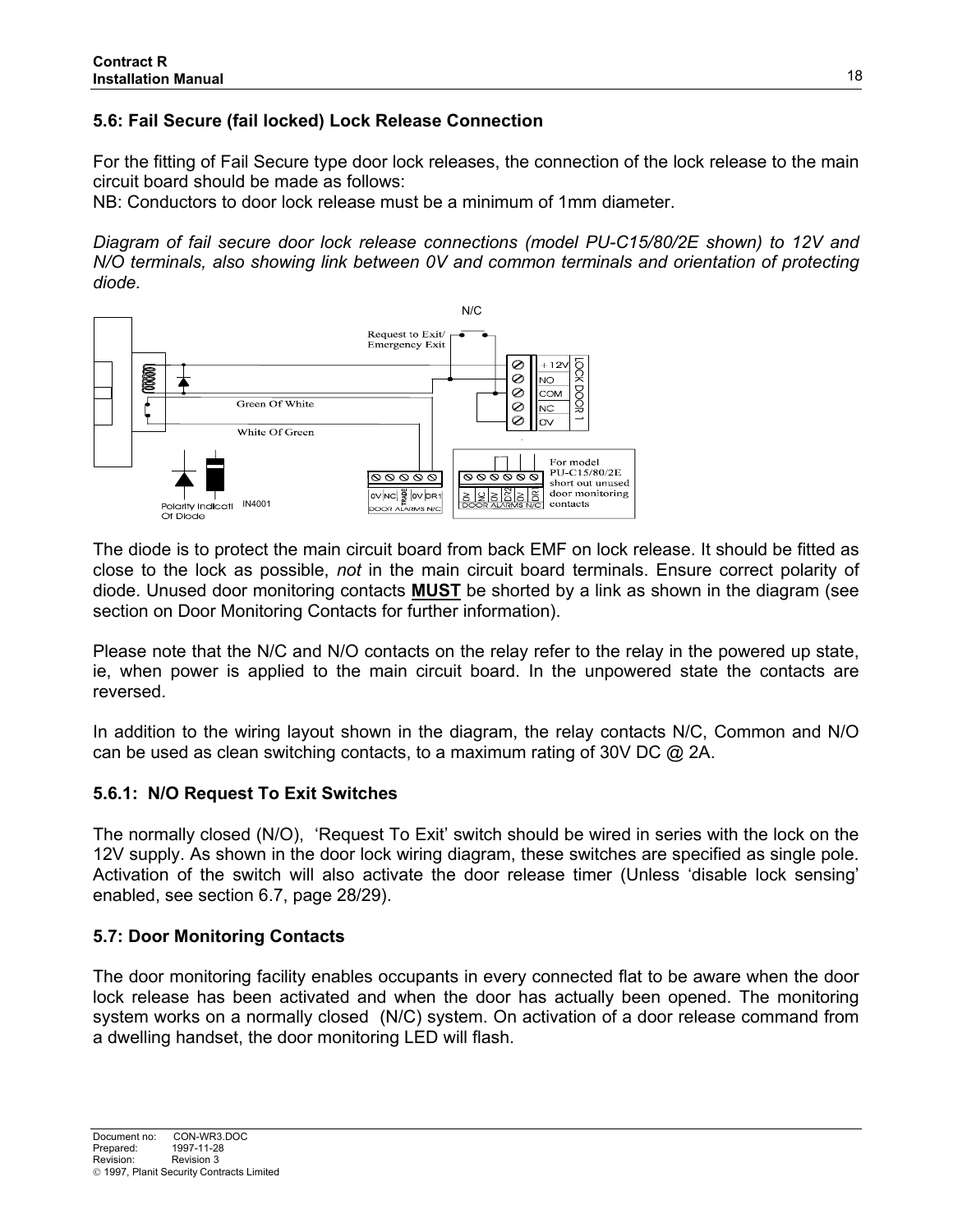When the door is opened and the switch contacts broken, the monitoring LED on all dwelling handsets will remain continuously illuminated indicating that the building is insecure until the door is closed and the contacts revert back to their N/C state. For simplicity of installation it is possible to use two wires from the CW1308, 30 Wire cable that connects the functional entrance panel to the main circuit board, although the actual connections in this case are from the main circuit board to the door contacts. Refer to the diagrams Re: Fail Safe & Fail Secure connections for Door Monitoring wiring connections. **Ensure any unused door monitoring contacts are shorted out with a link.**

To use this cable, the Green of White and White of Green wires should be used, connected to the 0V and DR1/DR2 terminals (DR2 terminal only available on model PU-C15/80/2E). A connector block can then be installed inside the functional entrance panel where the wires can be extended to the door contacts.

## **5.8 Strobe Connection**

*Diagram showing connections for strobe*



Additional equipment such as a strobe to alert deaf or the hard of hearing residents can be installed. In this instance power can be supplied from the 'Auxiliary' contacts on the main circuit board, with a trigger from the 'CA' Connection on the handset (see diagram).

## **5.9: Battery Back Up**

Both models in the ContractR range feature battery back up, whereby the system will run from the back up battery (not supplied). The battery will automatically be recharged by the system on the restoration of the mains supply. It is the installer's responsibility to fit a suitable battery, which should be of the following specification:



The back up battery should be connected to the main circuit board via the contacts marked, '12V BAT'. Ensure correct polarity, ie, '+' to '+' and '-' to '-'.

A 12V 6Ah battery will provide **standby only** power for approximately 4 hours when fully charged. This time will be reduced by lock release and system traffic current consumption.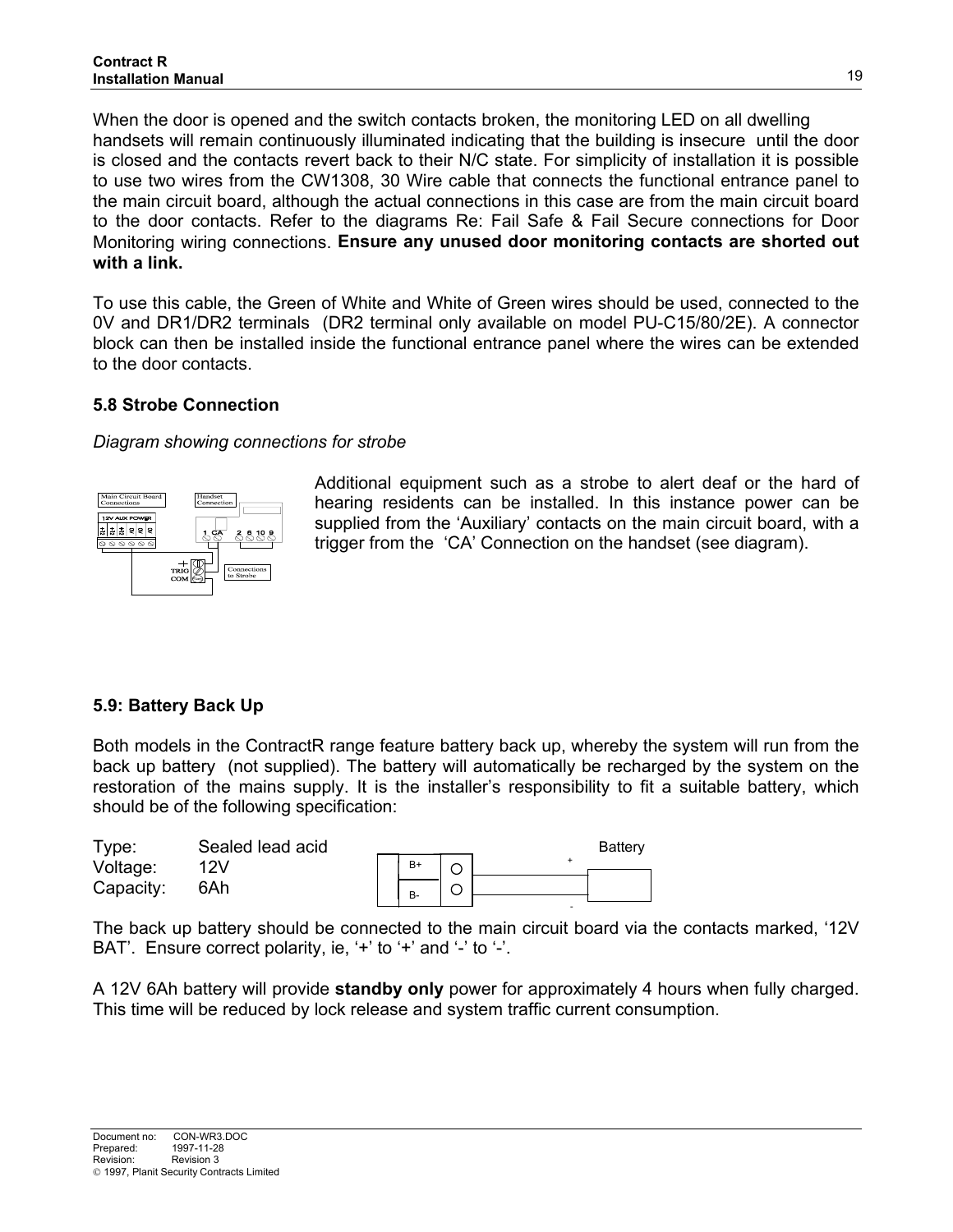# **6. CONFIGURATION & SYSTEM SETUP**

## **Important Note! In operation, the heatsink on the main circuit board will be hot!**

## **6.1: Call & Door Tone Volume Controls**

The system uses a 'reassurance' tone from the panel which confirms to the caller that the required dwelling is being contacted following the pressing of the appropriate button on the entrance panel. On being called the dwelling handset will produce a tone to alert the dwelling occupant to the call. In addition, a further tone is produced by the panel upon the door lock being released, to indicate to the caller that access is now possible. Both the entrance panel and handset tone volumes can be set by the relevant rotary potentiometer controls as indicated in the diagram. Turn clockwise to increase volume, anti-clockwise to decrease.

*Diagram of main circuit board showing tone volume controls for panel & handsets.*



## **6.2: Microphone & Loudspeaker Volume Control**

On answering a call, the dwelling occupant can have a full duplex conversation with the caller (full secrecy of speech means that other dwelling handsets cannot be used to listen to this conversation). The volume of this conversation can be set by adjustment of the Microphone and Loudspeaker volume controls in the functional entrance panel amplifier

Volume is increased by turning each potentiometer in a clockwise direction, volume reduced in an anti-clockwise direction (see diagram on page 13).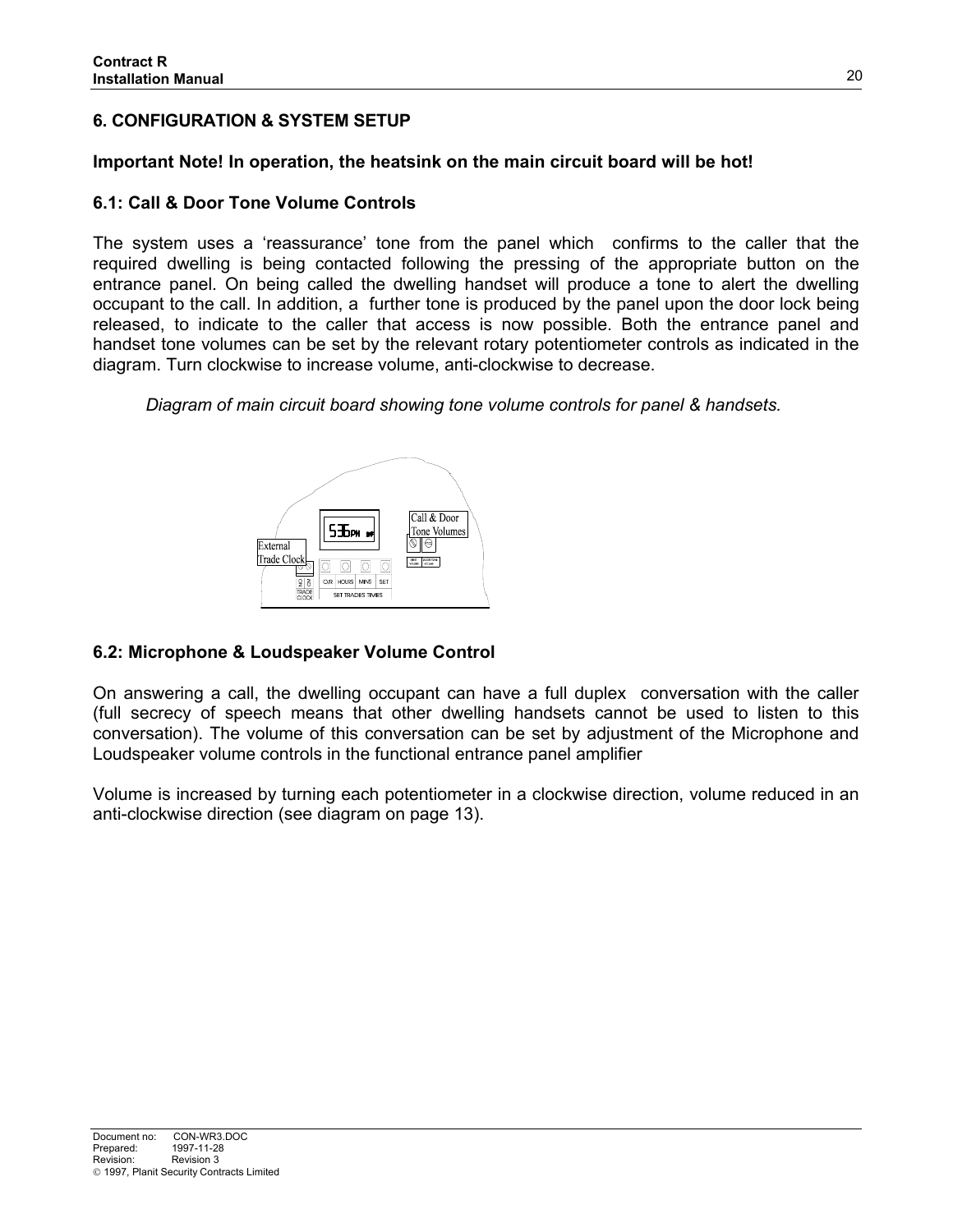## **6.3: Trade Clock 8 Way ContractR**

The ContractR system is fitted with a trades clock which in normal operation displays the current time in 24 hour format.

An indicator at the top-left corner of the clock is lit to show whether the current time is within a trades period (left-hand indicator).

## **Adjusting the Clock**

## **Commissioning Notes**

If the ContractR system is being commissioned for the first time, it is necessary to adjust the position of a link on the main circuit board depending on whether the internal or an external trades clock is being used. If the internal trades clock is fitted, the link marked CS1 (situated to the left of the clock) must be fitted to the centre and right-hand pins (C & IN). If an external trades clock is fitted, the link must be fitted to the centre and left-hand pins (C & EX). Note that with an external clock selected, the internal clock will not display the time. When power is first applied to the ContractR, the circuitry performs a test of the clock. If the on-board battery has expired due to long storage, the clock may not operate correctly in which case the word "FAIL" will appear on the display 4 seconds after power is applied. If this happens, proceed as follows:-

Switch off mains power and disconnect the 12V battery (if fitted). Remove the jumper JP33 (marked "CLOCK - CONN BATT"). Switch the mains back on and observe the display for 4 seconds. If FAIL is indicated again, cycle the power once more. If any other characters appear on the display, the clock is functional and needs to be reset. Replace jumper JP33.

#### **Resetting the Clock**

Depress the PROG button above the clock. A small red light will appear between the first and second digits of the clock display to confirm that you have entered program mode. Press the OR button down and, while holding this button down, press SET. The display will read 0000. Now press PROG again. The small red light will extinguish.

#### **Setting Current Time**

#### **Step 1.**

Depress the PROG button above the clock. The clock will still display the current time but with the first LED indicator on the clock lit.

*Note: At any time during the following procedure, the PROG button may be pressed again to leave program mode. The programming procedure may then be restarted by pressing PROG again to reenter program mode.*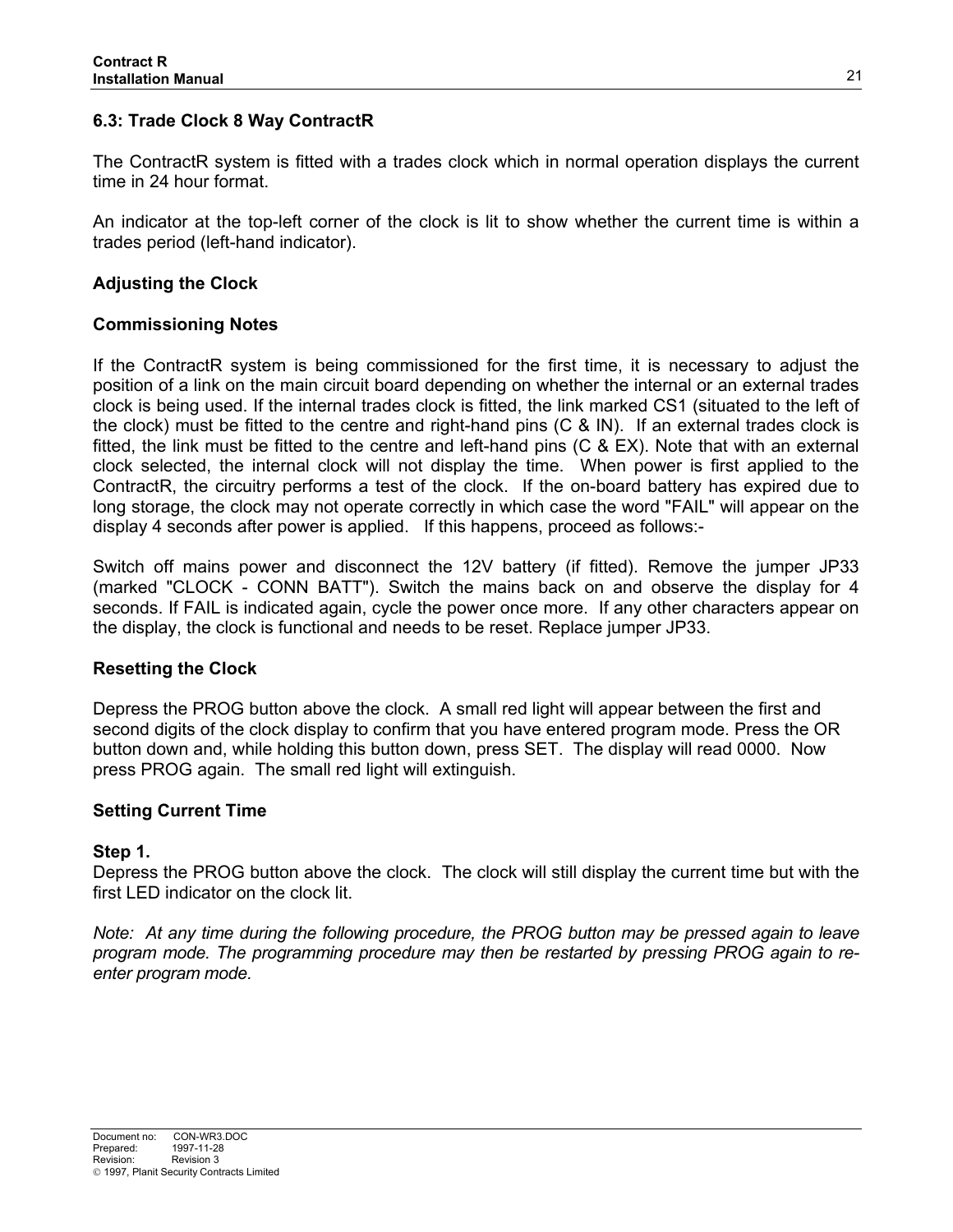#### **Step 2.**

Press the HOURS button until the correct hour is shown. Remember that this is in 24 hour format.

#### **Step 3.**

Press the MINS button until the correct minutes are shown.

In this example the time is now set to 13:05.

## **Setting the Date**

#### **Step 4.**

Press the SET button. The clock will display the current date and the first and last LED indicators on the clock will be lit.

#### **Step 5.**

Press the hours button until the correct month is shown on the first two digits of the display.

#### **Step 6.**

Press the minutes button until the correct date is shown.

In this example the date has been set to April 7th (0407).

#### **Setting the Year**

#### **Step 7.**

Press the SET button again. The clock will display the current year and day of week, and the second and third indicators on the clock will be lit. Note the date of the week (01 to 07) does not affect system operation and is there for your convenience only.

#### **Step 8.**

Press the HOURS button until the correct year is shown on the first two digits of the clock.

#### **Step 9.**

Press the MINS button until the correct day of week is shown on the second two digits of the clock. In this example the day has been set to Thursday (9704). The year only shows the last two digits for information use only.





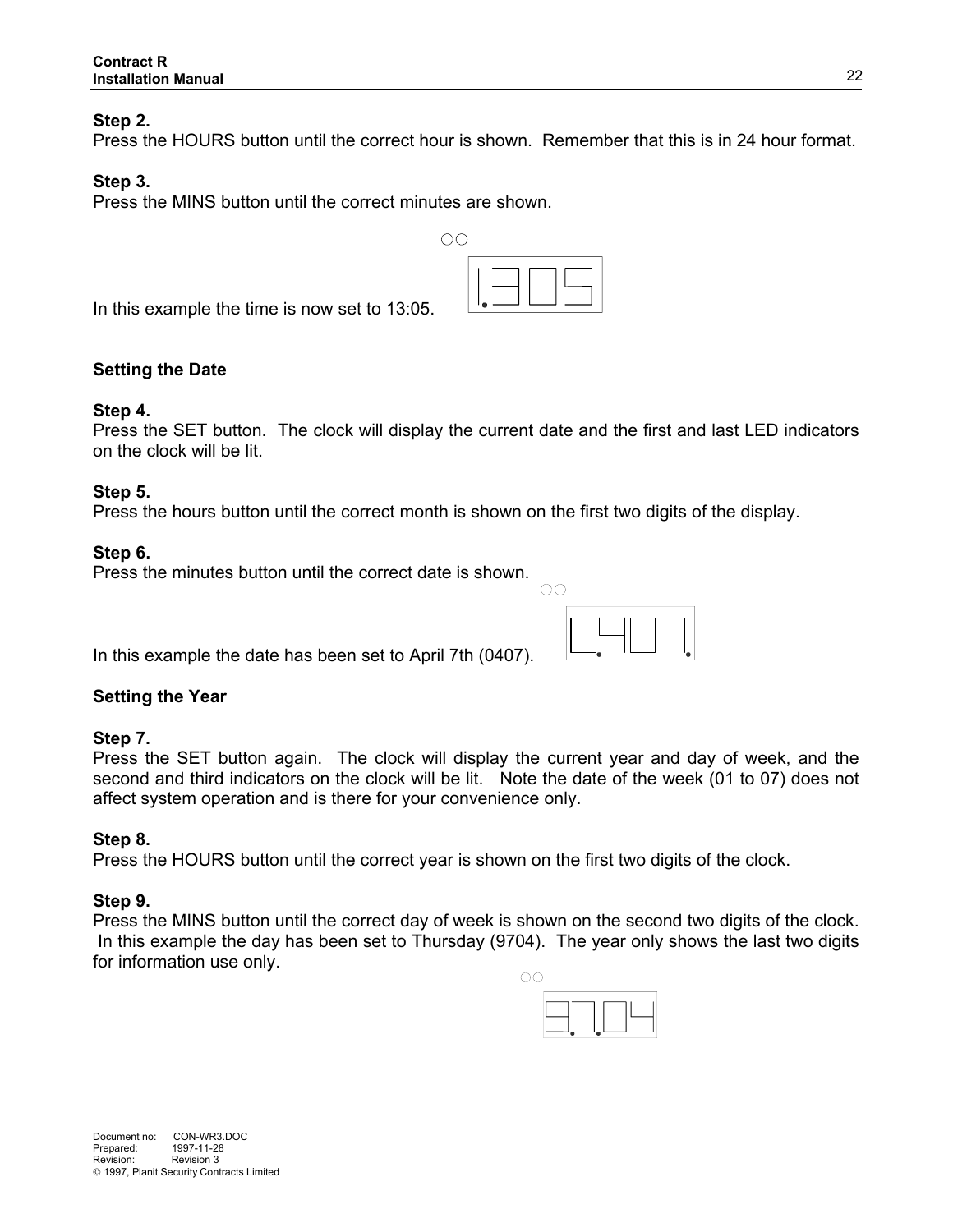## **Setting The Trades Times**

The clock supports three distinct periods when trades access is allowed. These periods are referred to as Trades-1, Trades-2 and Trades-3.

#### **Step 10.**

Press the SET button again. The clock will display the current Trades-1 on time. Note that the second indicator on the clock is lit to indicate a Trades-1 time and the left-hand indicator above the clock is lit to indicate that this is an 'on' time.

#### **Step 11.**

Press the HOURS button until the correct hours are shown, then press the MINS button until the correct minutes are shown.

In this example the Trades-1 on time has been set to 06:00.

#### **Step 12.**

By pressing the O/R button, it is possible to enable and disable this trades period. The right-hand indicator above the clock is lit when this trades period is enabled.

#### **Step 13.**

Press the SET button again. The clock will display the current Trades-1 off time. Note that the left-hand indicator above the clock is no longer lit to indicate an 'off' time. Press the HOURS and MINS buttons until the correct Trades-1 off time is displayed. Note that the O/R button has no effect when adjusting the 'off' time.

#### **Step 14.**

Repeat Steps 10 to 13 to enter the Trades-2 times.

#### **Step 15.**

Repeat Steps 10 to 13 once more to enter the Trades-3 times.

#### **Setting British Summer Time Dates**

#### **Step 16.**

Press the SET button again. The clock will display the current BST start date. Note that the first and second indicators on the clock are lit.

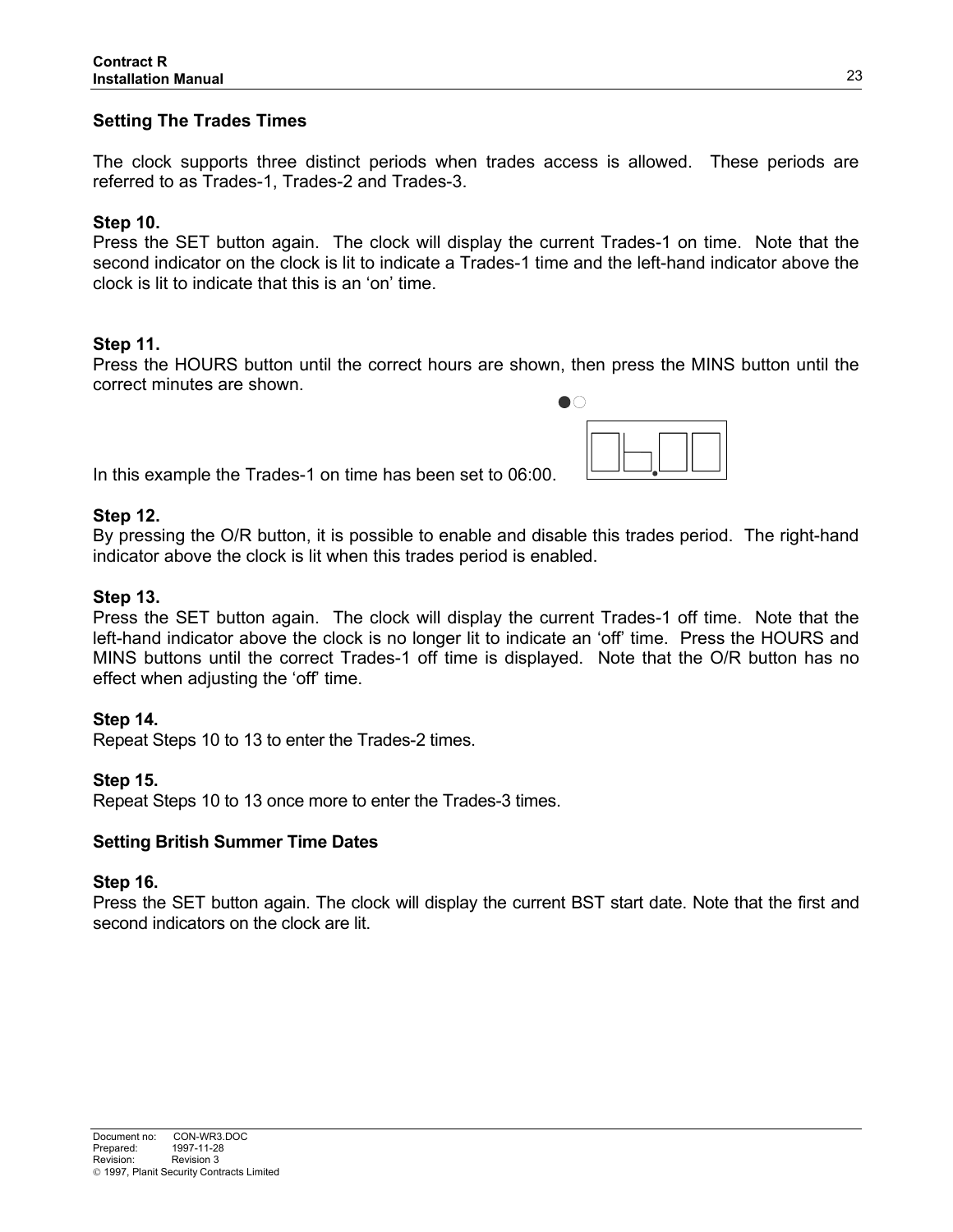#### **Step 17.**

Press HOURS until the correct month is shown, then press MINS until the correct date is shown.

In this example, the date has been set to March 21st (0321)

#### **Step 18.**

Press the SET button again. The clock will display the current GMT start date. Note that the third and fourth indicators on the clock are lit.

#### **Step 19.**

Press HOURS until the correct month is shown, Then press MINS until the correct date is shown.

In this example, the date has been set to October 21st (1021).

#### **Step 20.**

Press the PROG button to leave set mode. The clock will display the current time. Finally, press RESET to re-start the system.

#### **Note: This clock DOES NOT have a manual trades override button.**

#### **6.4: Trades Clock 15 Way ContractR**



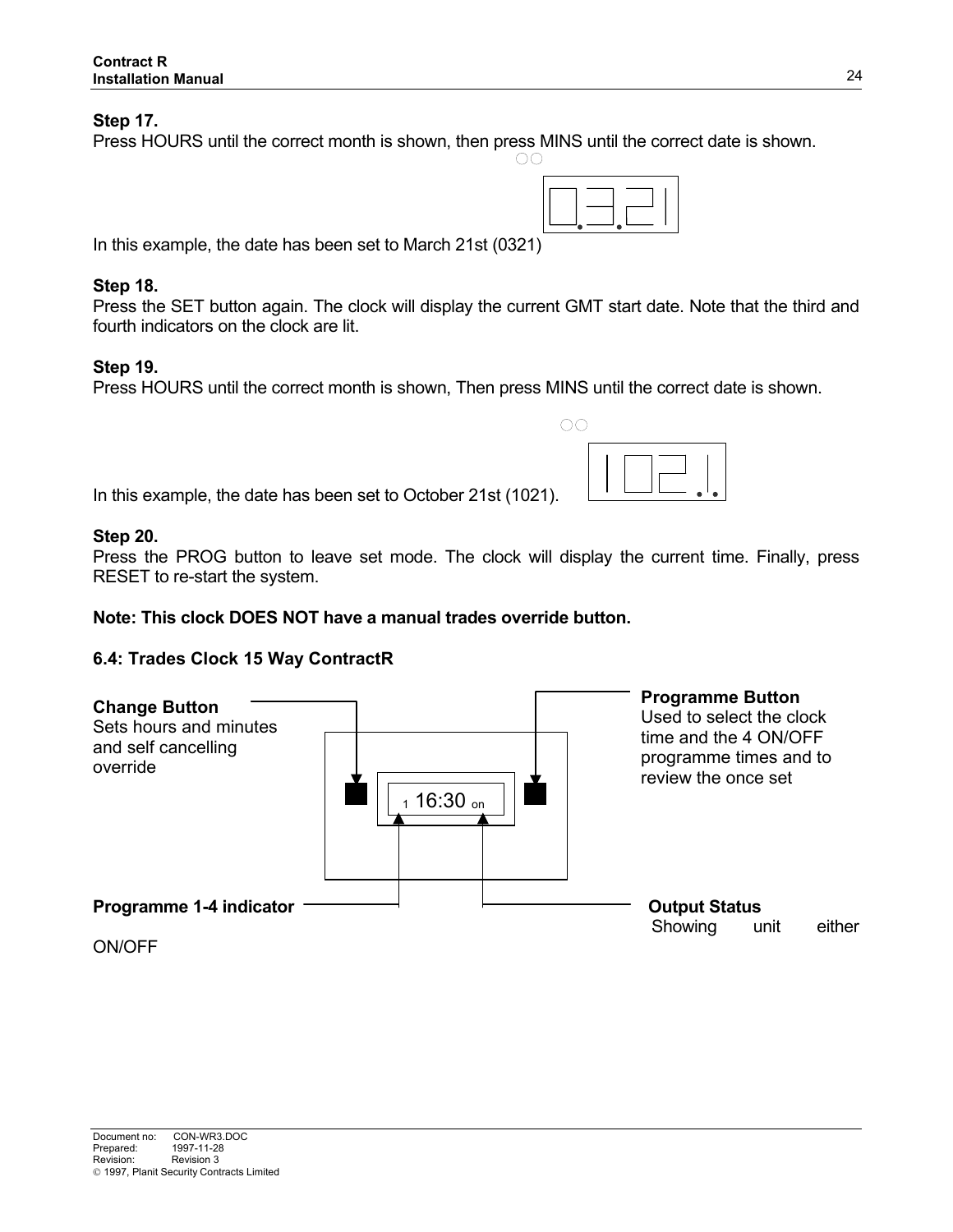## **Programming**

Only two setting buttons are required to change and program. In normal use the change button is used to manually override the clock. (Switch trades on and off outside trades on period).If override button is left on it will be reset by the next programmed on and off time.

The program button is only used when setting or adjusting the clock time or the 4 programmable on/off times, although it can be used to review the on/off times once they have been set.

By pressing the program button the clock hours begin to flash then by pressing the program button again the minutes begin to flash then as before by

pressing the program button you are able to change the 4No. programmable on-off times. Wherever the hours or minutes are flashing they maybe set using the change button. Once times have been set the program button is pressed again to proceed to the next stage.

#### **Normal Operating Mode**

In normal operation the time clock will display the correct time with the colon flashing. The output status will be shown by either ON or OFF on the display.

#### **1. To Reset Display**

To clear programmes from memory and reset the time controller, press and hold down both buttons until the display goes blank. Release the buttons and the display will fill with its complete range of characters and then clear to show the clock and hour digit flashing.

*You are now in the clock setting mode at the beginning of the programming sequence.* 

#### **Programming sequence**

| Setting Clock Time. |                  |
|---------------------|------------------|
| Programme 1 ON.     | Programme 1 OFF. |
| Programme 2 ON.     | Programme 2 OFF. |
| Programme 3 ON.     | Programme 3 OFF. |
| Programme 4 ON.     | Programme 4 OFF. |
| Note:               |                  |

Button pauses greater than 1 minute will result in automatic return to the operating mode.

#### **2. Setting Clock (after reset)**

- a. **Hour Setting-**Press the change button to advance the hour setting. Note: For rapid hour elections press and hold down the change button.
- b. **Minute setting-**Press the program button once to select the minutes-Display shows clock symbol and minute digit flashing. Press the change button to advance the minutes setting. Note: For rapid selections press and hold down the change button.
- c. Press program button once-Clock is now set and display now shows ready for the first ON programme time with ON and hour digits flashing.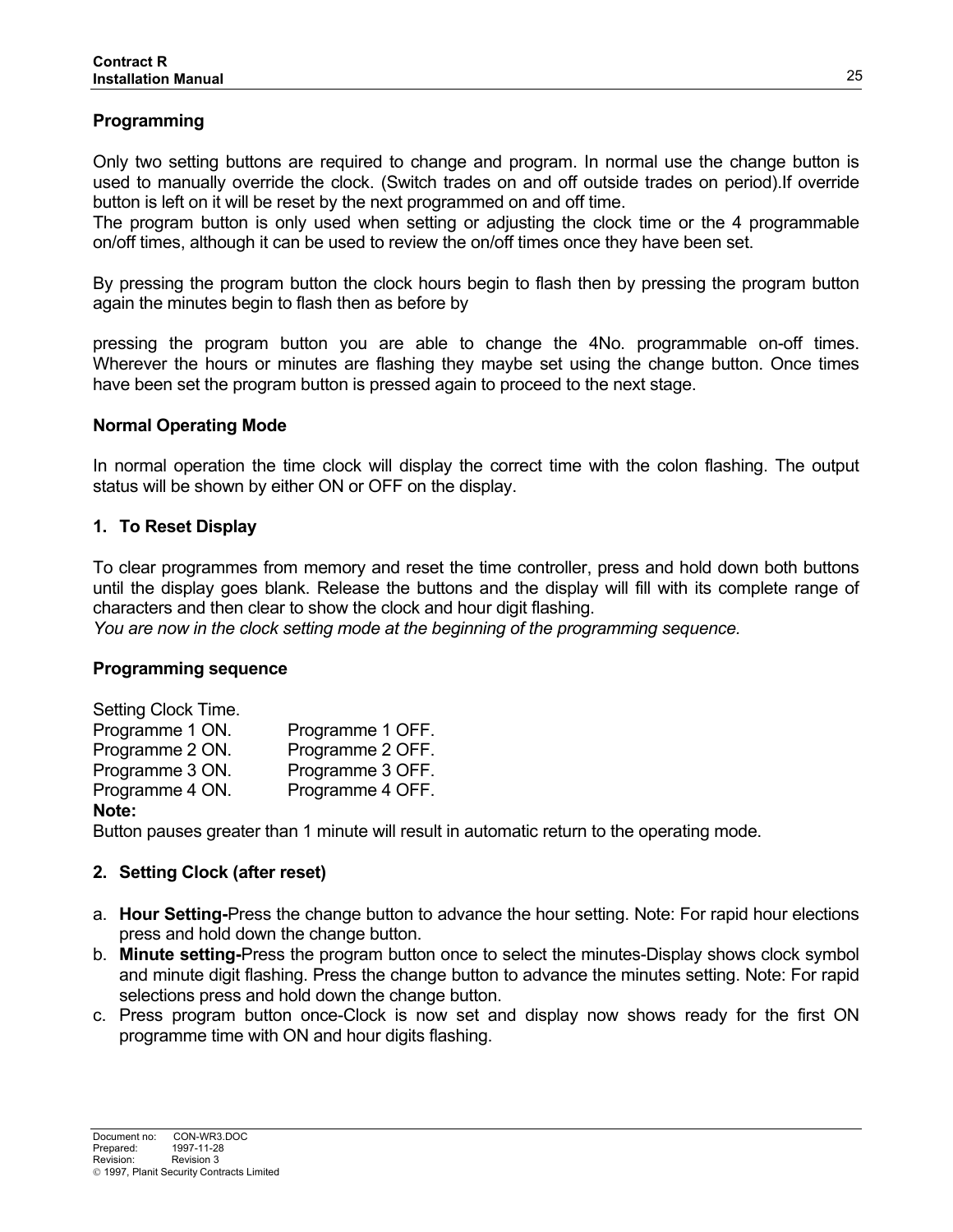# 3. **To Set Programme ON/OFF Times** (after clock setting)

## **At Programme 1 ON Time**

- a. Press change button to advance the hour setting.
- b. Press program button once to select the minute time- Display shows minute digit and ON flashing. Press change button to advance the minute setting.
- c. Press program button once –The first ON time is now set and display shows ready for the first OFF time.
- d. Now set the hours and minutes as explained before.
- e. Repeat steps i. to iv. To set the remainder of the 3 ON/OFF times as required. Note: Any unused ON/OFF programmes should be skipped until the display shows normal operating mode. **DO NOT** programme **'0's** into unused programmes.

## **4. Programme Review**

To fast review the set programmes or for quick exit to normal operating mode press and hold the programme button.

## **5. Initiating Programme Mode**

This can be initiated at any time during the normal operating mode. Press programme button and the clock, hours and minute symbols on the display will flash; this is the review mode. If any change to programmes is required press change button to initiate programme mode and then follow steps 2 and 3.

## **6. Cancelling Programmes**

Any ON/OFF programme can be cancelled by clearing its ON and OFF time. Follow step 5 and when into ON or OFF programme to be cancelled press the change button until the hour digit shows '- -' then press the program button to clear the programme. The display will show hour and minute digits and ON or OFF flashing.

#### **7. Self Cancelling Override**

To change the output status from ON to OFF or vice versa during normal operation press the change button. The output status will change and indicate override is in operation by flashing

#### **Note: This clock DOES HAVE a manual trades override button.**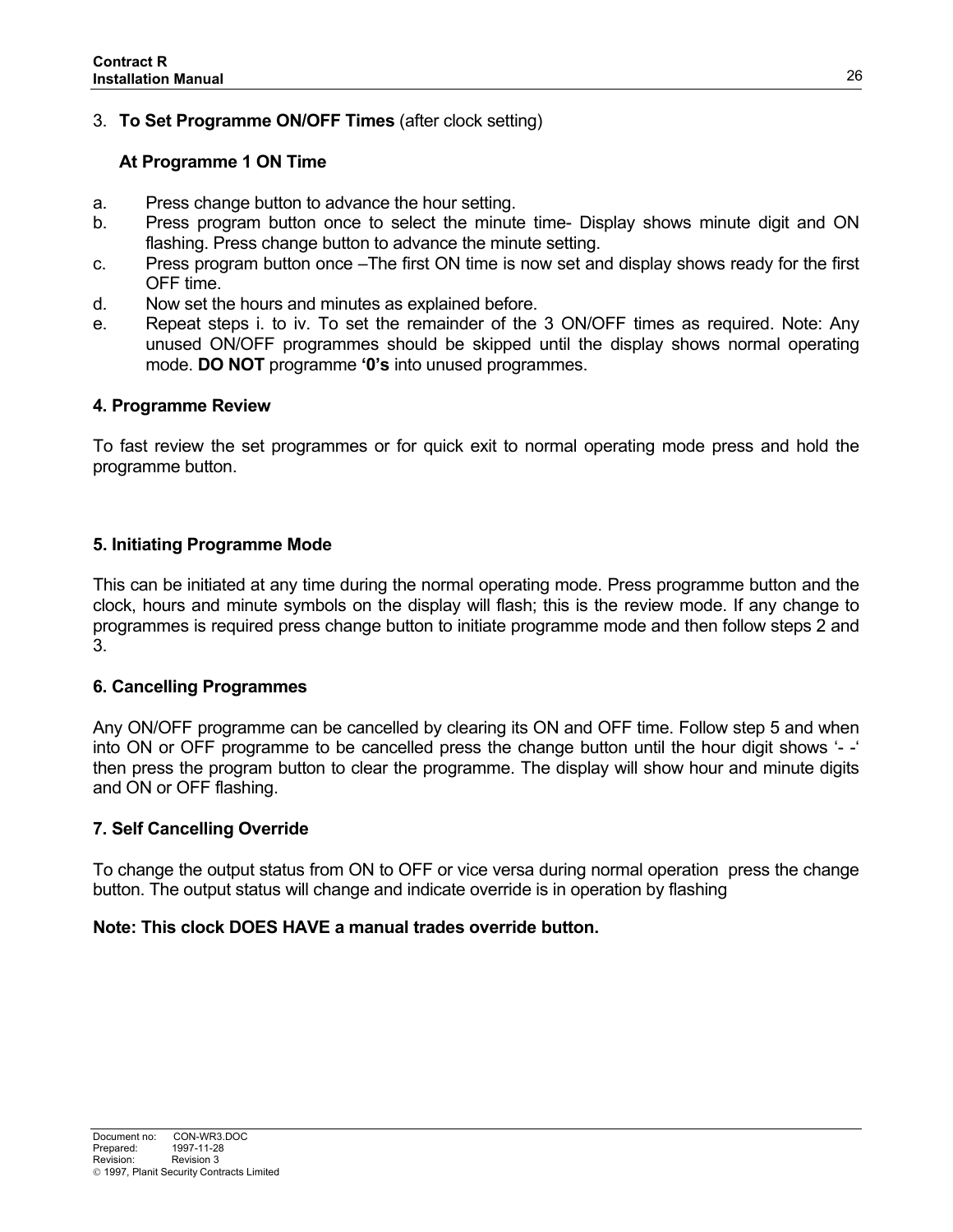## **6.5: Privacy Function Timer**

The ContractR range allows for each handset user to disable and restore the call function from their handset. An LED illuminates when the privacy function facility is in use as a reminder to the handset user that they are not accessible (Note: This function is only applicable on handsets equipped with a privacy function).

In addition, the system also incorporates a timer which will restore the call function to any handset after the privacy function has been in operation for a predetermined time. This prevents a handset user from accidentally forgetting that the call facility has been disabled and remaining permanently unobtainable.

The system default timer is set on the main circuit board by means of four DIL switches. Note that the switches are coloured white (see diagram).



#### *Diagram of DIL switch set for five hours.*

Time is selectable as 'building blocks' of 1, 2, 4 and 8 hours. This makes a total allowed time for the Privacy function of, 1+2+4+8=15 hours. Switches are set by moving them away from the main circuit board legends, ie, towards the 'ON' inscription on the DIL switch itself.

In the diagram the time is set at five hours (1+4 hours selected).

If all switches are set to the left, ie, no time selected, then the privacy time will be controlled directly via the user handset.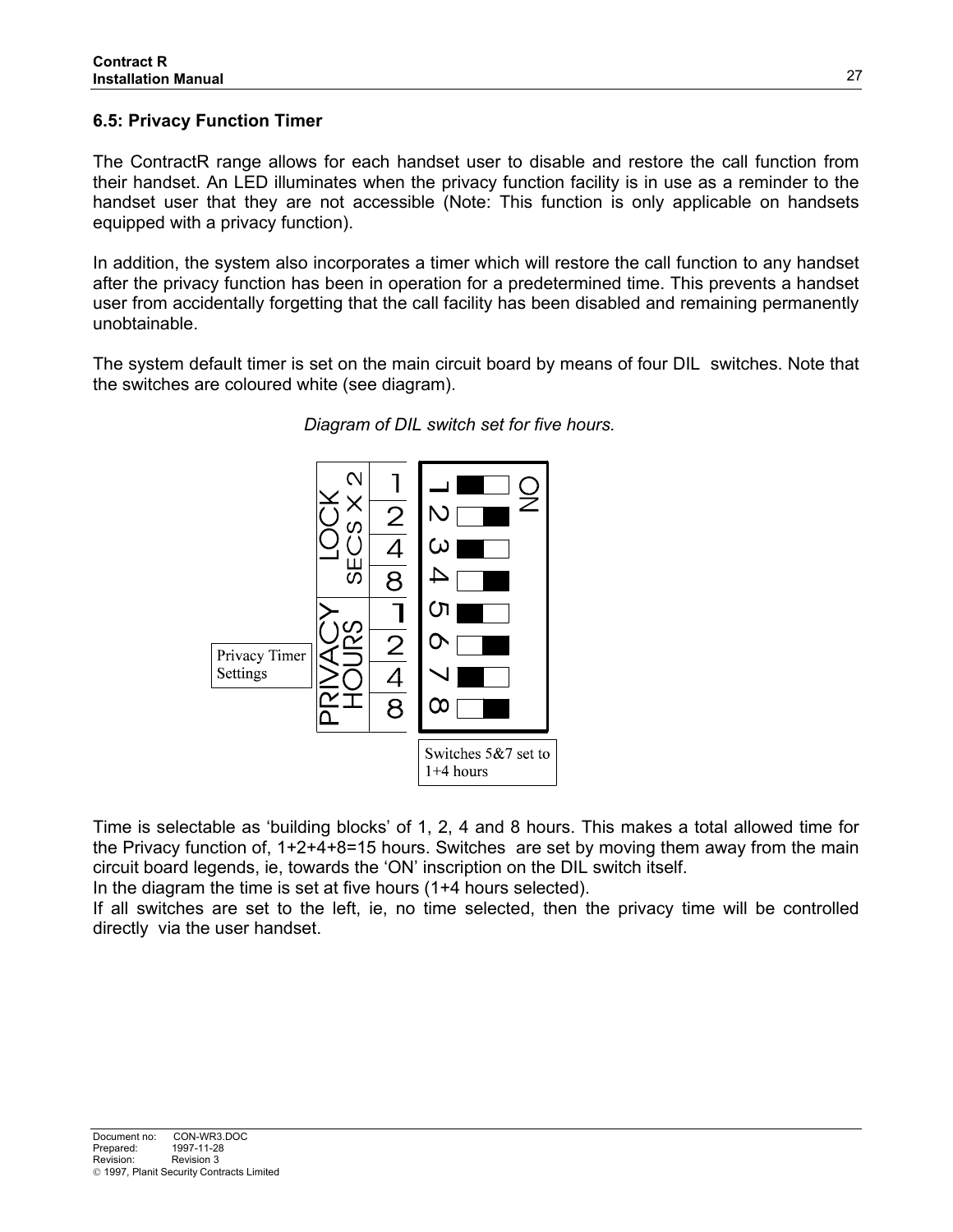# **6.6: Lock Release Timer**

The lock release timer sets the duration in seconds that the door lock will be released when either a dwelling handset or a 'Request to Exit' (RTE) switch allows access. The timer is set on the main circuit board by means of four DIL switches. Note that the switches are on the same 8 eight pin DIL switch as the Privacy function default timer, and are coloured white in the diagram.

*Diagram of DIL switch set for 10 seconds.*



Time is selectable as 'building blocks' of 2, 4, 8 and 16 seconds, which are then multiplied by a factor of 2. This makes a total allowed time for the door release function of, 2+4+8+16=30 seconds. Switches are set by moving them away from the pcb legends, ie, towards the 'ON' inscription on the DIL switch itself.

In the diagram the time is set at 10 seconds (2+8 seconds selected).

## **6.7: Disable Lock Release Sensing**

The lock sensing capability is responsible for the timed access following the initial release of the door lock. When the circuit is broken, by a 'Request to Exit' momentary switch for example, a current sensing circuit monitors the current drop in the lock circuit, and then automatically withholds power to this circuit for the set lock release time.

However, in installations where the system has to control several locks or a high power locking mechanism (ie a barrier), the ContractR main circuit board may not have sufficient power, and a secondary, relay powered lock circuit would be required. The ContractR main circuit board would then only be required to control the comparatively very low current of the switching relay.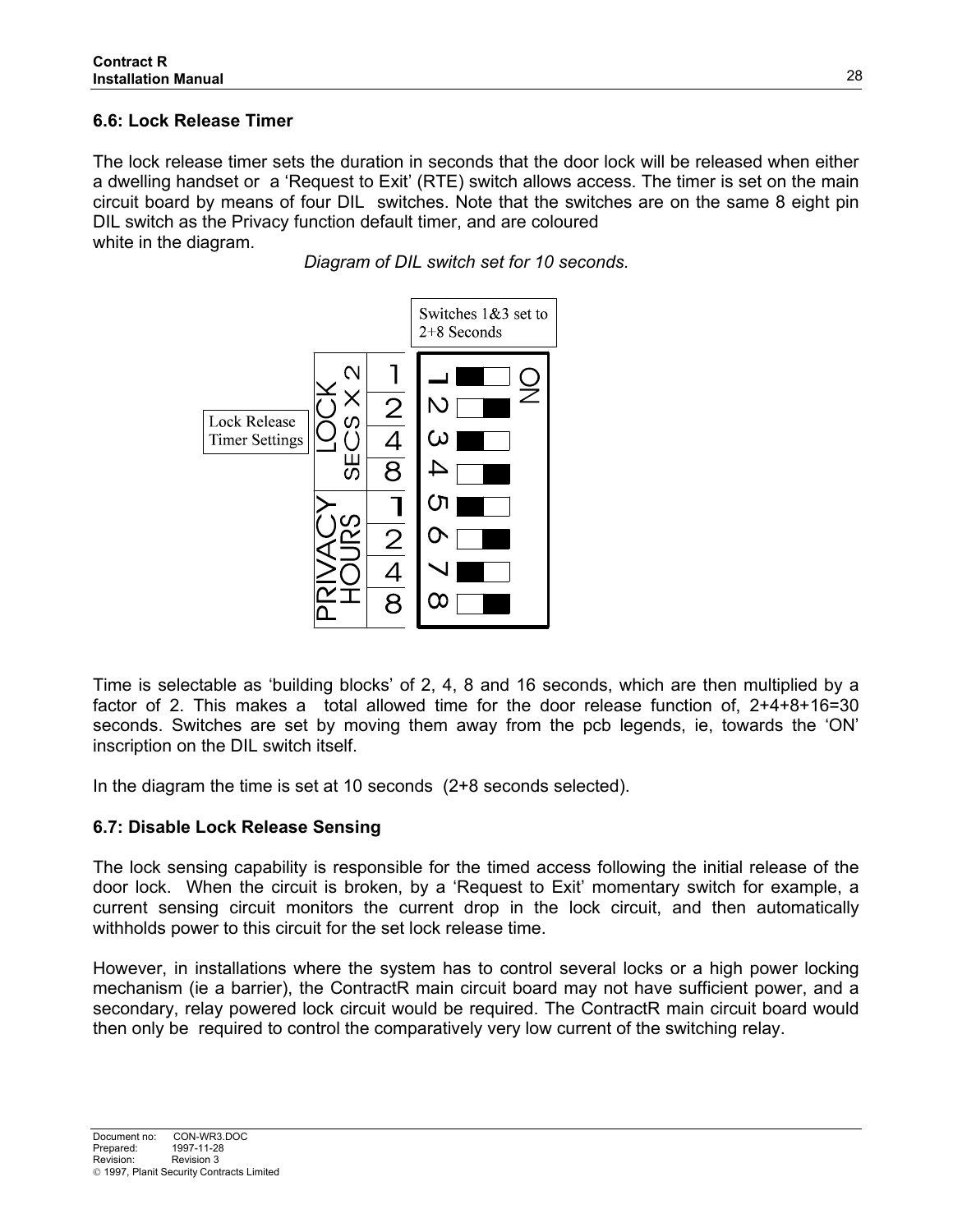In this example, if the lock circuit from the main circuit board is only driving a relay then the current is likely to be reduced to below the sensing threshold of the lock sensing circuit. The undesirable effect of this would be that the door release timer would be permanently on and the door would remain in an unsecured state.

The disable lock sensing facility allows the current sensing circuit to be disabled. This is achieved by installing a link over the two pins marked, 'SENS' on the main circuit board. For the ContractR model PU-C15/80/2E where two door lock releases may be controlled two sets of pins marked 'SENS1' and 'SENS2' are provided.

Please Note: If this facility is disabled, the access will only be available for the duration the momentary switch is depressed, ie, a short time period. It is important, therefore that the circuit directly powering the locks has its own lock sensing circuit to allow a timed access on lock release.

#### **6.8: System Reset**

The system reset will cancel all handset activated functions ( ie, privacy). The system reset button does not effect the programmed privacy time, and this function will be available immediately following system reset.

#### **7. Specification**

| Power requirements:<br>Main Circuit Board Supply: |               | 230V AC, Continuously wired supply.<br>12V @0.75A DC Lock Supply.<br>12V @ 0.5A Auxiliary Supply. |  |  |  |  |
|---------------------------------------------------|---------------|---------------------------------------------------------------------------------------------------|--|--|--|--|
| Lock Timer<br>Trades Clock:                       |               | 2-30 Seconds Safe/Secure switching.<br>24 Hour, with three time periods per 24 hours.             |  |  |  |  |
| Fuses:                                            | PU-C15/80/2E: | 250mA Slow Blow 20mm.<br>3A Slow Blow 20mm.                                                       |  |  |  |  |
|                                                   | PU-C8/80:     | 2A Slow Blow 20mm.                                                                                |  |  |  |  |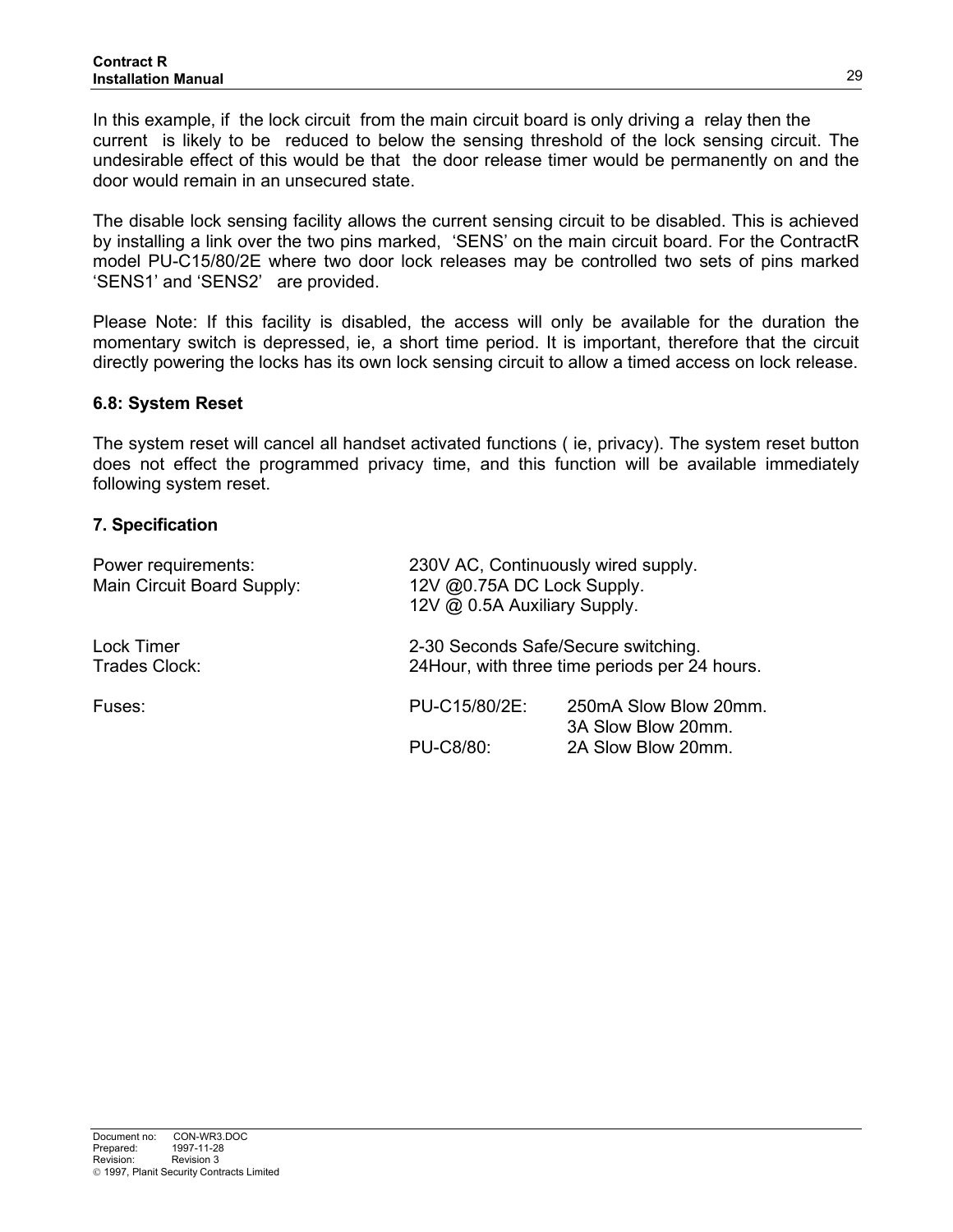## **8. ContractR Range Ordering Information**

The following list is a selection of the extensive product support for the ContractR range. Planit Security Contracts Limited can supply systems tailored to most applications. Please contact us at the number below to discuss your requirements.

| <b>Description</b>                                                                                                                                                   | <b>Product Code</b> |
|----------------------------------------------------------------------------------------------------------------------------------------------------------------------|---------------------|
| System controller with provision for up to 15 telephone handsets<br>& two entrance panels. Supplied with standard steel case with<br>provision for 12V, 6Ah battery. | PU-C15/80/2E        |
| As above in IP65 rated cabinet with standard locks.                                                                                                                  | PU-C15/80/2E/S      |
| As above in IP65 rated cabinet with high security 'SID' locks.                                                                                                       | PU-C15/80/2E/SL     |
| System controller with provision for up to eight telephone handsets.<br>Supplied with standard steel case with provision for 12V, 6Ah battery.                       | <b>PU-C8/80</b>     |
| As above in IP65 rated cabinet with standard locks.                                                                                                                  | <b>PU-C8/80/S</b>   |
| As above in IP65 rated cabinet with high security 'SID' locks.                                                                                                       | <b>PU-C8/80/SL</b>  |
| 12V, 6Ah sealed lead acid battery.                                                                                                                                   | PUA <sub>12-6</sub> |
| Telephone handset with lock release switch.                                                                                                                          | AT1131              |
| As above with privacy switch.                                                                                                                                        | AT1131/CN           |
| As above with addition of privacy 'On/Off' indicator.                                                                                                                | <b>AT1131/CNI</b>   |
| As above with addition of door monitoring indicator.                                                                                                                 | AT1131/CNID         |
| Strobe lamp for hard of hearing applications. Clear lens.                                                                                                            | ATA1121/CLR/C       |
| Extension call tone sounder.                                                                                                                                         | ATA9854/40/C        |
| Entrance panel amplifier                                                                                                                                             | EPA5150/500         |

Planit Security Contracts Limited also supply a wide range of functional entrance panels and lock release units to suit this product in various applications. For further information please telephone your enquiry to:

#### **01268 548248**

Or fax your enquiry to us on

#### **01268 548257**

Please note: Enquiries can only be dealt with during normal working hours.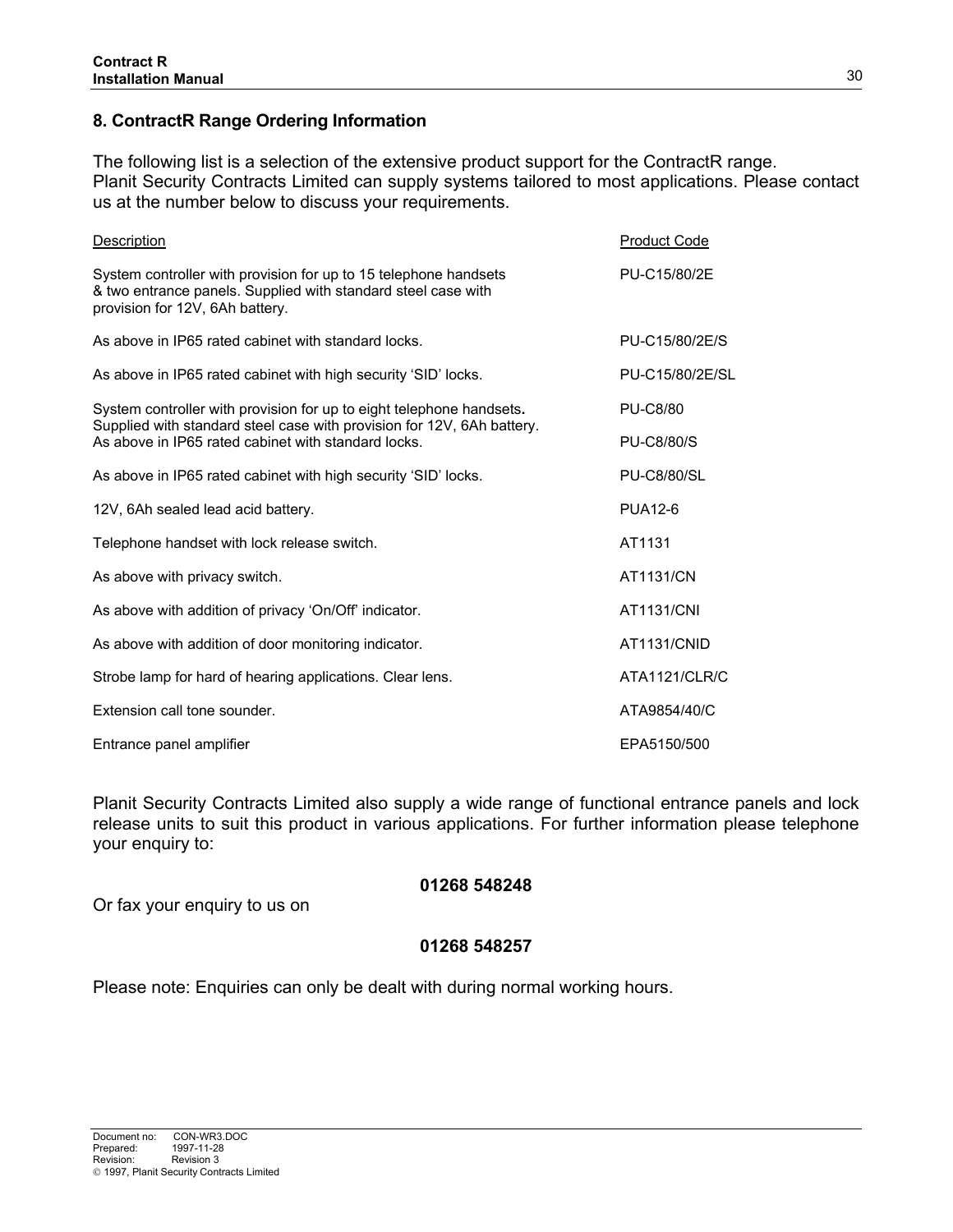# **9. COMMISSIONING CHECK SHEET**

*Please note: Completion of this check sheet does not replace, negate or modify any contractual or legal obligations of the installer, including compliance with specific installation specifications or requirements as detailed in the Installer's Handbook supplied with this product.* 

| <b>CLIENT</b>                        |                              |     |                     |                 |                   |                                                              |                                       |                    |
|--------------------------------------|------------------------------|-----|---------------------|-----------------|-------------------|--------------------------------------------------------------|---------------------------------------|--------------------|
|                                      | SITE ADDRESS ______          |     |                     |                 |                   |                                                              |                                       |                    |
| CHANNEL                              | <b>DWELLING</b>              |     | AUDIO               |                 |                   | <b>OCKEY PROTECT POLITICAL PROTECTION OF REAL PROTECTION</b> | <b>RESIDENT'S</b><br><b>SIGNATURE</b> | DATE               |
|                                      |                              |     |                     | <b>OPTIONAL</b> |                   |                                                              |                                       |                    |
| $\mathbf{1}$                         |                              |     |                     |                 |                   |                                                              |                                       |                    |
| $\overline{2}$                       |                              |     |                     |                 |                   |                                                              |                                       |                    |
| 3                                    |                              |     |                     |                 |                   |                                                              |                                       |                    |
| $\overline{4}$                       |                              |     |                     |                 |                   |                                                              |                                       |                    |
| 5                                    |                              |     |                     |                 |                   |                                                              |                                       |                    |
| 6                                    |                              |     |                     |                 |                   |                                                              |                                       |                    |
| $\overline{7}$                       |                              |     |                     |                 |                   |                                                              |                                       |                    |
| 8                                    |                              |     |                     |                 |                   |                                                              |                                       |                    |
| 9                                    |                              |     |                     |                 |                   |                                                              |                                       |                    |
| 10                                   |                              |     |                     |                 |                   |                                                              |                                       |                    |
| 11                                   |                              |     |                     |                 |                   |                                                              |                                       |                    |
| 12                                   |                              |     |                     |                 |                   |                                                              |                                       |                    |
| 13                                   |                              |     |                     |                 |                   |                                                              |                                       |                    |
| 14                                   |                              |     |                     |                 |                   |                                                              |                                       |                    |
| 15                                   |                              |     |                     |                 |                   |                                                              |                                       |                    |
|                                      |                              |     | <b>CALL BUTTONS</b> |                 | <b>LOCK TIMER</b> | <b>AUDIO</b>                                                 |                                       | <b>SYSTEM BUSY</b> |
| <b>ENTRANCE 1</b>                    |                              |     |                     |                 |                   |                                                              |                                       |                    |
|                                      | ENTRANCE 2 (OPTIONAL)        |     |                     |                 |                   |                                                              |                                       |                    |
| <b>TRADES TIMES</b><br><b>SET TO</b> |                              | (1) | $\frac{1}{2}$       |                 | <b>TO</b>         | t                                                            |                                       |                    |
|                                      |                              | (2) | ÷                   |                 | TO                |                                                              |                                       |                    |
|                                      |                              |     | (3)                 | $\frac{1}{2}$   |                   | <b>TO</b>                                                    | ÷,                                    |                    |
|                                      | Commissioning Engineer       |     |                     |                 |                   | Signature                                                    |                                       |                    |
|                                      | Commissioning Company ______ |     |                     |                 |                   | Date                                                         |                                       |                    |